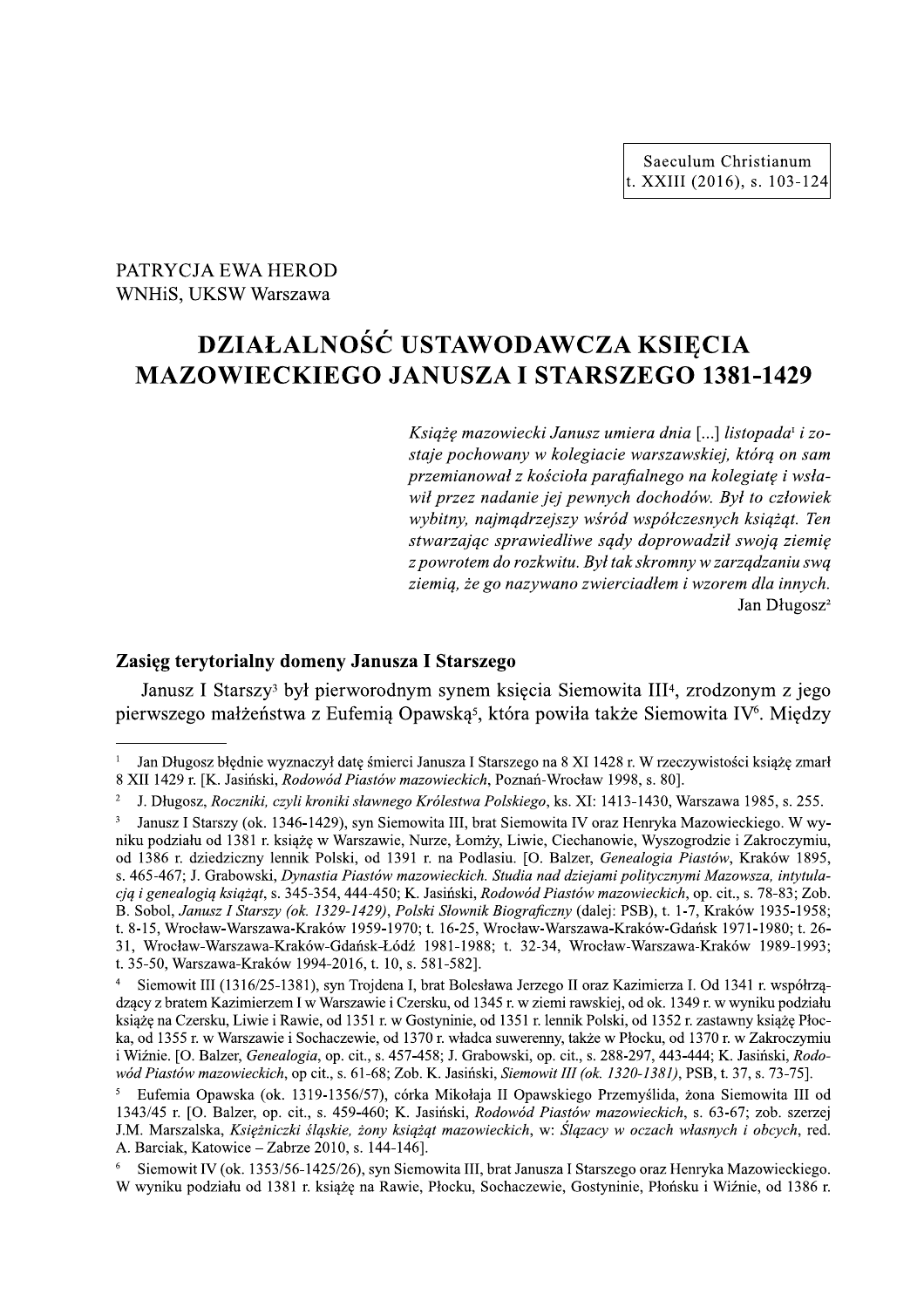12 maja 1373 r. a 5 stycznia 1374 r. Siemowit III zdecydował się uposażyć synów z pierwszego małżeństwa, wyznaczając im dzielnice jeszcze za swojego życia, co było często praktykowane na Mazowszu<sup>7</sup>. Janusz I Starszy otrzymał ziemie: ciechanowską, wiską, warszawską i zakroczymską, zaś Siemowit IV czerską wraz z Liwem oraz rawską, przy czym ich ojciec zatrzymał dożywotnio ziemie Mazowsza północno-zachodniego z Gostyninem, Płockiem, Płońskiem, Sochaczewem i Wyszogrodem<sup>8</sup>.

Następnie dyplomem, wystawionym w Płocku 25 lutego 1379 r., książę senior określił warunki i zasady sukcesji Mazowsza przez synów z pierwszego małżeństwa, pomijając najmłodszego Henryka<sup>9</sup>, którego matką była Anna, księżniczka ziębicka<sup>10</sup>. Na mocy powołanego dokumentu Janusz I Starszy miał otrzymać ziemie Mazowsza Wschodniego, a mianowicie: ciechanowską, czerską, liwską, łomżyńską, nurską, różańską, warszawską, wyszogrodzką i zakroczymską, a Siemowit IV miał objąć ziemie: gostynińską, płocką, płońską, rawską, sochaczewską oraz, położoną na północno-wschodnich krańcach dzielnicy czersko-warszawskiej, wiską (wówczas jeszcze z powiatem goniądzkim)<sup>n</sup>. Co prawda, Henryk został w aktach sukcesji pominięty, ale jego rodzic zaznaczył, że gdyby najmłodszy syn zdecydował się zrezygnować z kariery duchownej, bracia mieli mu wydzielić bliżej nieokreśloną domenę ze swoich dzielnic<sup>12</sup>. Zaprezentowany powyżej podział władztwa Piastów Mazowieckich miał wejść w życie po śmierci Siemowita III, co nastąpiło 16 czerwca 1381 r., i de facto zapoczątkował trwały podział ziem mazowieckich na Mazowsze Zachodnie oraz Mazowsze Wschodnie, które objął we władanie Janusz I Starszy.

dziedziczny lennik Polski, od 1388 r. w Bełzie. [O. Balzer, Genealogia, op. cit., s. 473-475; J. Grabowski, op. cit., s. 298-318, 450-451; K. Jasiński, Rodowód Piastów mazowieckich, op. cit., s. 87-91; Zob. A. Supruniuk, Siemowit IV (ok. 1352-1426), PSB, t. 37, s. 76-81].

Zasada podziału państwa pomiędzy członków dynastii sięgała zarania państwowości polskiej. Za życia Mieszka I najstarszy z jego progenitury, Bolesław I Chrobry, otrzymał własną dzielnicę z Krakowem jako grodem stołecznym. Zapewne tak samo postąpił wzmiankowany władca, osadzając swojego syna Mieszka II w Krakowie, gdy ów połączył się w 1013 r. węzłem małżeńskim z Rychezą Lotaryńską, siostrzenicą cesarza Ottona III. Analogicznie ich syn, Kazimierz I Odnowiciel, u schyłku swojego żywota podzielił swoje władztwo między trzech synów, tj. Bolesława II Szczodrego, Władysława I Hermana oraz Mieszka. W innych państwach słowiańskich, np. w Czechach i na Rusi, również praktykowano takie podziały państwa. [G. Labuda, Pierwsze wieki monarchii piastowskiej, Poznań 2012, s. 206].

Nowy kodeks dyplomatyczny Mazowsza, cz. 3: Dokumenty z lat 1356-1381 (dalej: NKDM, cz. 3), red. J. Sułkowska-Kuraś, S. Kuraś, Wrocław 2000, nr 136.

Henryk Mazowiecki (1368/70-1392/93), syn Siemowita III, brat Janusza I Starszego oraz Siemowita IV. Od roku 1378 prepozyt płocki, biskup nominat płocki od 1390 r. (nie przyjał wyższych świeceń). Poślubił Ryngałłe, siostre Witolda. [O. Balzer, *Genealogia*, op. cit. s. 477-480; J. Grabowski, op. cit., s. 297-298, 453-454; K. Jasiński, Rodowód Piastów mazowieckich, op. cit., s. 93-96; zob. Idem, Henryk Siemowitowic i jego żona Ryngałła. Studium historyczno-genealogiczne, w: tenże, Prace wybrane z nauk pomocniczych historii, Toruń 1996, s. 117-124; D. Poppe, Henryk mazowiecki, PSB, t. 9, s. 413-414].

 $10<sup>-10</sup>$ Anna, przez starszą historiografie nazywana Ludmiła (zm. 1368/70), ksieżniczka ziebicka, druga żona Siemowita III. Została uduszona z rozkazu męża za domniemaną zdradę, której owocem miał być Henryk Mazowiecki. [O. Balzer, Genealogia, op. cit. s. 460-461; K. Jasiński, Rodowód Piastów mazowieckich, op. cit., s. 67-68; na temat tragicznego losu Anny zob. Jan z Czarnkowa, Kronika, tłum. J. Żerbiłło, Kraków 2001, rozdz. 49, s. 83-85; A. Swieżawski, Tragedia rawska i jej echa w Anglii, w: tenże, Mazowsze i Ruś Czerwona w średniowieczu. Wybór prac, Częstochowa 1997, s. 185-1881.

Iura Masoviae Terrestria: pomniki dawnego prawa mazowieckiego ziemskiego (dalej: IMT), wyd. J. Sawicki, t. 1 (1228-1471), Warszawa 1972; t. 2 (1471-1526), Warszawa 1973; t. 3 (1526-1540), Warszawa 1974, t. 1, nr 23; NKDM, cz. 3, nr 216.

 $^{12}$  Janusz I Starszy i Siemowit IV wystawili 23 IX 1379 r. osobny akt, w którym potwierdzili dokonany pomiedzy nich podział państwa przez ojca. [NKDM, cz. 3, nr 224].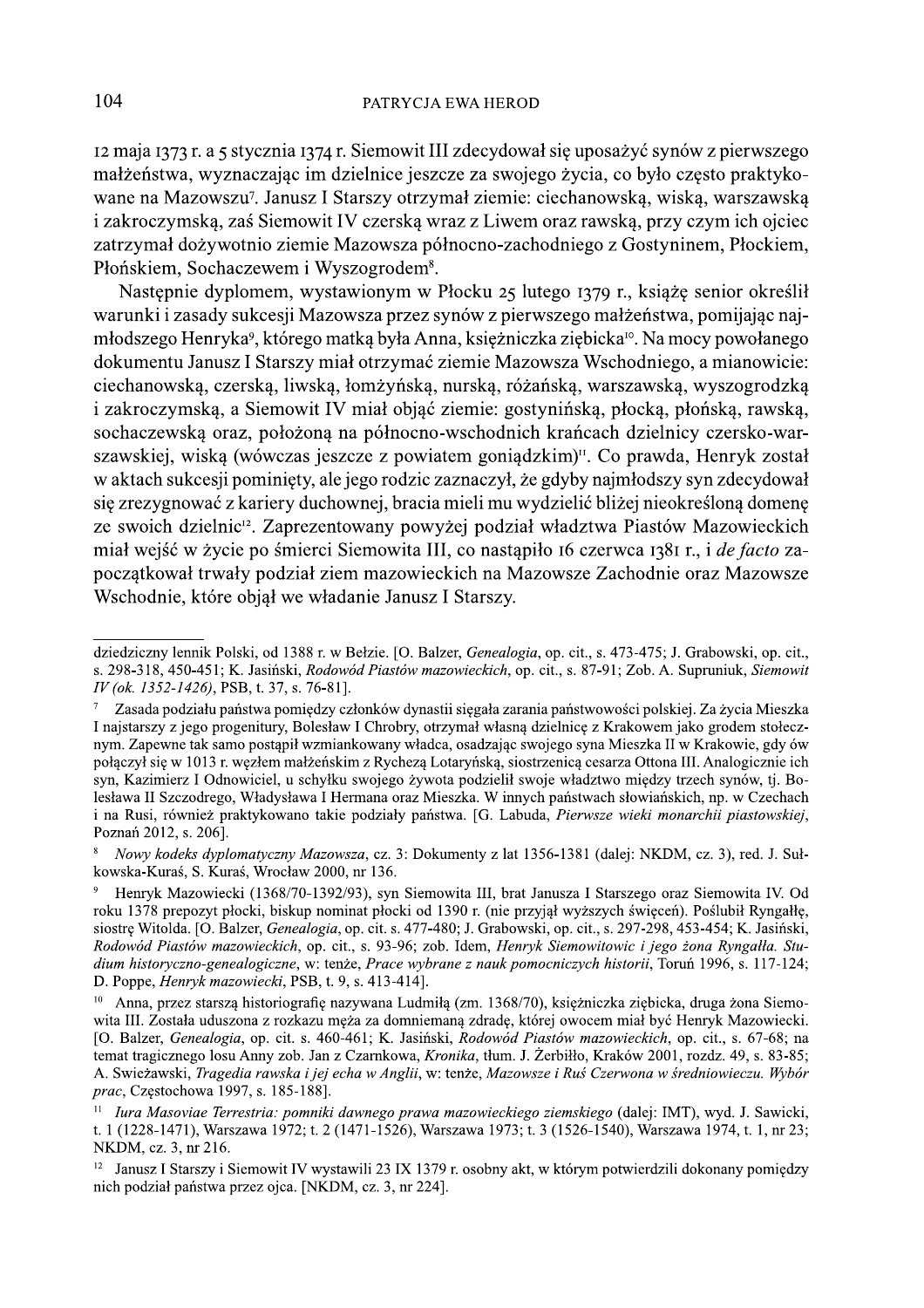Terytorium, nad którym panował starszy z Siemowitowiców, z małymi wyjątkami było niezmienne przez cały okres jego rządów. Na mocy nadania na wieczystą własność króla Władysława II Jagiełły z 2 września 1390 r. w skład władztwa Janusza I Starszego weszła część Podlasia, tj. ziemia drohicka z Bielskiem, Drohiczynem, Mielnikiem i Surażem, przy czym tereny te nadal miały stanowić część składową państwa litewskiego, a książę warszawski został od tej chwili zaliczony do rzędu książąt litewskich i miał nieść podobne jak oni służby z Podlasia<sup>13</sup>. Jednocześnie od 30 grudnia 1401 r. domena Janusza I Starszego powiekszyła się o ziemię wiską wraz z powiatem goniądzkim, ponieważ została zastawiona u księcia warszawskiego przez jego brata Siemowita IV na 9 lat za 4595 kop groszy praskich<sup>14</sup>, lecz ponownie przyłączył ją do Mazowsza płockiego dopiero książę Władysław I<sup>15</sup>, który wykupił ją w pierwszej połowie 1435 r.<sup>16</sup>.

### Zarys rządów Janusza I Starszego na Mazowszu Wschodnim

Księstwo Janusza I Starszego było dwukrotnie większe od władztwa jego brata Siemowita IV i wymagało większej staranności w zarządzaniu. W pierwszej kolejności książę warszawski skupił się na rozbudowie osadnictwa na mało zagospodarowanych terenach, aby wzmocnić potencjał gospodarczy oraz obronność swojego państwa. W momencie objęcia rządów przez Janusza I Starszego w dzielnicy wydzielonej mu przez ojca na przełomie 1373/1374 r. na Mazowszu Wschodnim prawami miejskim cieszyły się jedynie: Czersk, Ostrołęka, Warka, Warszawa i Wizna<sup>17</sup>. Starszy z synów Siemowita III odnowił i rozszerzył przywileje wskazanym miastom, a także w ciągu całego swojego panowania lokował 24 miasta, przy czym nasilenie tej akcji nastąpiło w drugim okresie jego rządów<sup>18</sup>. Ponad połowa nowych lokacji dotyczyła siedzib księcia, który zapewne upatrywał w nich zwiększenie dochodów skarbu monarszego z gospodarki towarowo-pieniężnej, opierającej się na prężnie rozwijających się ośrodkach miejskich<sup>19</sup>.

Jednocześnie Janusz I Starszy kontynuował politykę swojego ojca, który zainicjował w drugiej połowie XIV w. nową akcję nadań ziemskich, upowszechnionych w dobie panowania jego pierworodnego syna. Niniejsze nadania stanowiły najczęściej dziesięciowłókowe, lesiste obszary przeznaczone do zagospodarowania rolniczego, zaś w zamian za nie uposażeni byli zobowiązani do konnej służby wojskowej, w lekkim uzbrojeniu, oraz rozmaitych posług na rzecz panującego, tzw. ad servitia communia<sup>20</sup>. Za niestawiennictwo na wyprawę groziła konfiskata nadanych gruntów. Powyższy system doskonale sprawdził się w czasach Janusza I Starszego i dzięki niemu książę był w stanie zmobilizować znaczne

<sup>&</sup>lt;sup>13</sup> IMT, t. 1, nr 41.

 $14$ Tamże, nr 56.

<sup>&</sup>lt;sup>15</sup> Władysław I Płocki (1406/09-1455), syn Siemowita IV, brat Trojdena II, Siemowita V, Kazimierza II oraz Aleksandra. Współrządy z braćmi w Płocku, Rawie, Gostyninie, Sochaczewie, Bełzie, Płońsku i Wiźnie w latach 1426-1434, w ziemi płockiej, płońskiej i Zawkrzu w latach 1434-1442, w ziemi wiskiej od 1435 r., nad całością ojcowizny (bez Gostynina) od 1442 r. [O. Balzer, Genealogia, op. cit., s. 507-508; J. Grabowski, op. cit., s. 331-336, 467-470; K. Jasiński, Rodowód Piastów mazowieckich, op. cit., s. 133-136].

<sup>&</sup>lt;sup>16</sup> IMT, t. 1, nr 81-82.

<sup>&</sup>lt;sup>17</sup> M. Wilska, Książę Janusz Starszy, Warszawa 1986, s. 22.

<sup>18</sup> Tamże.

<sup>19</sup> Tamże.

<sup>20</sup> A. Supruniuk, Mazowsze Siemowitów (1341-1442). Dzieje polityczne i struktury władzy, Warszawa 2010, s. 65.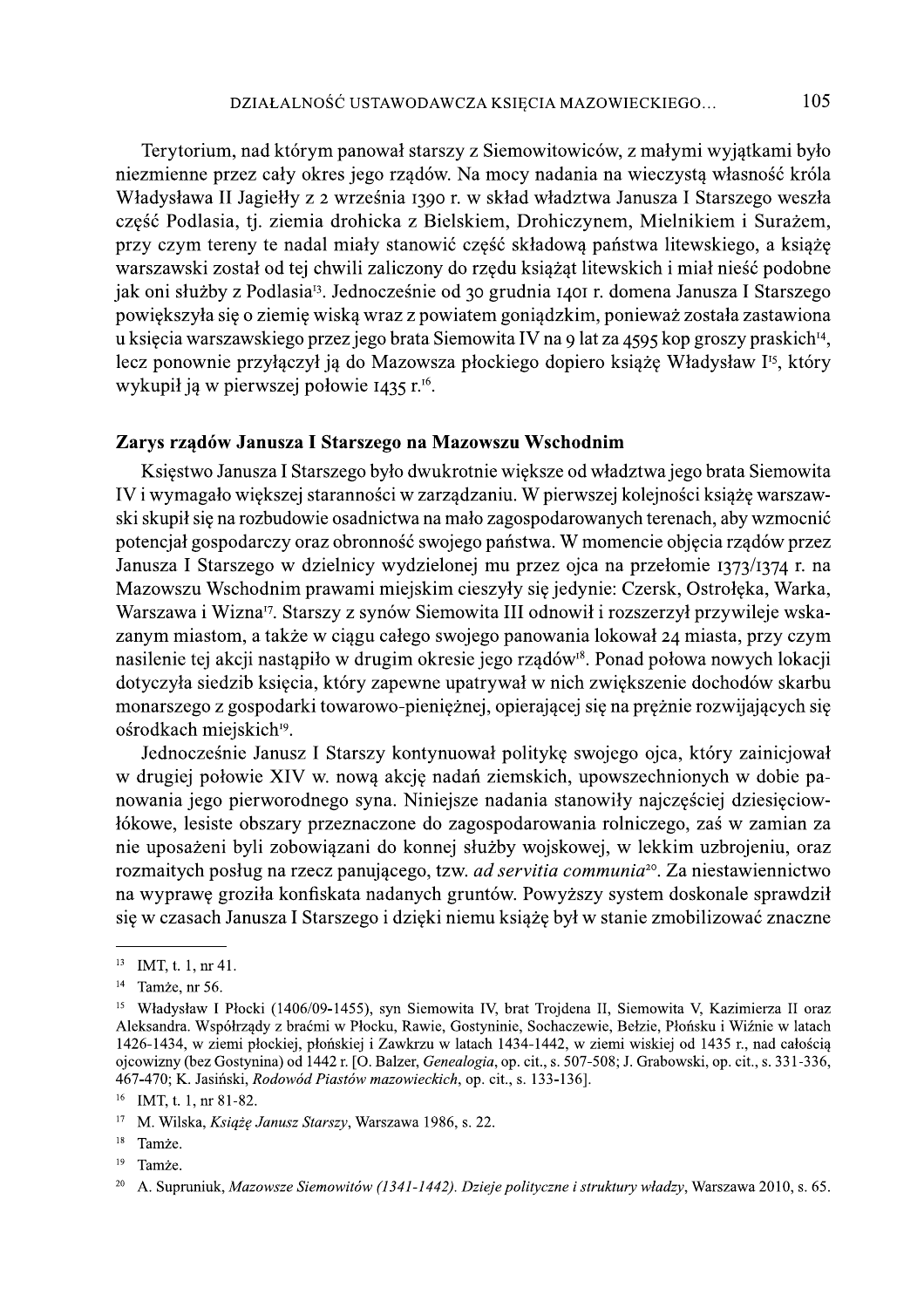siły militarne w kampaniach wojennych prowadzonych przeciwko zakonowi krzyżackiemu w latach 1409-1411 oraz 1414-1422<sup>21</sup>.

Książę warszawski kładł również duży nacisk na rozbudowe i wznoszenie nowych rezydencji, które pełniły funkcje gospodarcze, administracyjne oraz obronne<sup>22</sup>. Aby zużytkować podatki i zasoby zgromadzone w poszczególnych grodach, należnych z racji umów dzierżawnych zawieranych wcześniej ze starostami i rządcami, Janusz I Starszy odwiedzał regularnie grody podczas objazdów swojej domeny, dzięki czemu miał możliwość osobistego nadzoru nad gospodarką swojego władztwa<sup>23</sup>.

Na książęcym Mazowszu objazdy, które wynikały również z obowiązku sprawowania przez księcia władzy sądowniczej, są potwierdzone źródłowo od połowy XIV w. Podstawą utrzymania księcia i dworu podczas omawianych podróży stały się stacje, do których świadczenia zobowiązani byli starostowie w zamian za dzierżawę i prawo pobierania określonych dochodów z domeny książęcej, przy czym jeśli monarcha nie wykorzystał całkowicie przysługujących mu w danym starostwie stacji, starosta był zobligowany do wpłacenia pozostałej kwoty do skarbu książęcego<sup>24</sup>. Nieustanne podróże księcia należy oceniać pozytywnie, albowiem poprzez kontrolę administracji zapewniały wgląd w życie partykularne państwa, możliwość osobistego nadzoru nad jego systemem gospodarczym oraz zużycie zasobów zgromadzonych w poszczególnych grodach. Jednocześnie w czasie objazdów władca sprawował wymiar sprawiedliwości oraz kontrolował urzędników sprawujących w jego imieniu rządy.

# Akty prawne promulgowane przez Janusza I Starszego

Działalność ustawodawcza Piastów Mazowieckich w przedmiocie wydawania statutów została zainicjowana przez Siemowita III, który 27 kwietnia 1377 r. w Sochaczewie ogłosił pierwszy statut mazowiecki<sup>25</sup>. Wcześniej podstawowym źródłem prawa mazowieckiego było prawo zwyczajowe, stanowiące w każdym systemie prawnym kompilację niepisanych norm prawnych, które powstały na skutek zachowań praktykowanych przez członków konkretnej grupy za przyzwoleniem większości oraz publicznie.

Pragnienie zunifikowania zwyczajów i dostosowania ich do zmiennych warunków społecznych był mocno widoczny w działalności ustawodawczej książąt mazowieckich. Na gruncie prawodawczym należy w tym zakresie wyróżnić dwa typy aktów prawnych, a mianowicie statuty oraz przywileje generalne i ziemskie, ponieważ oba obejmowały zakresem

<sup>&</sup>lt;sup>21</sup> K. Pacuski, S. Russocki, Ustrój polityczny i prawo, w: Dzieje Mazowsza, t. 1, red. H. Samsonowicz, Pułtusk 2006, s. 428.

<sup>&</sup>lt;sup>22</sup> W dobie panowania Janusza I Starszego rozbudowano albo przebudowano zamki w: Ciechanowie, Czersku, Liwie, Łomży, Makowie, Nowogrodzie, Nowym Mieście, Opiniogórze, Ostrołęce, Różanie, Warszawie, Wiźnie, Wyszogrodzie oraz Złotoryi. [M. Wilska, op. cit., s. 23].

<sup>&</sup>lt;sup>23</sup> A. Supruniuk, op. cit., s. 102.

<sup>&</sup>lt;sup>24</sup> Tamże, s. 103.

<sup>&</sup>lt;sup>25</sup> IMT, t. 1, nr 22, s. 28-33; Ius Polonicum (dalej: IP), wyd. J. Bandtkie, Warszawa 1831, s. 417-420; Prawa książat mazowieckich / przeł. na jez. pol. przez Macieja z Różana r. 1450. przedr. homograficzny z kodeksu kórnickiego wyk. A. Piliński, Kórnik 1877, s. 1-4 (według paginacji przyjętej przez autorkę artykułu, wobec niepoczynienia numeracji przez Macieja z Różana); Starodawne prawa polskiego pomniki poprzedzone historyczno-krytycznym tak zwanego prawodawstwa wiślickiego Kazimierza Wielkiego w texcie ze starych rekopism krytycznie dobranym, wyd. A. Helcel, t. 1, Warszawa 1856, s. 269-274; na temat prawa karnego ujętego w niniejszym akcie zob. P.E. Herod, Regulacje w zakresie prawa karnego w statucie sochaczewskim z 27 kwietnia 1377 roku, "Saeculum Christianum", 22/2015, s. 67-77.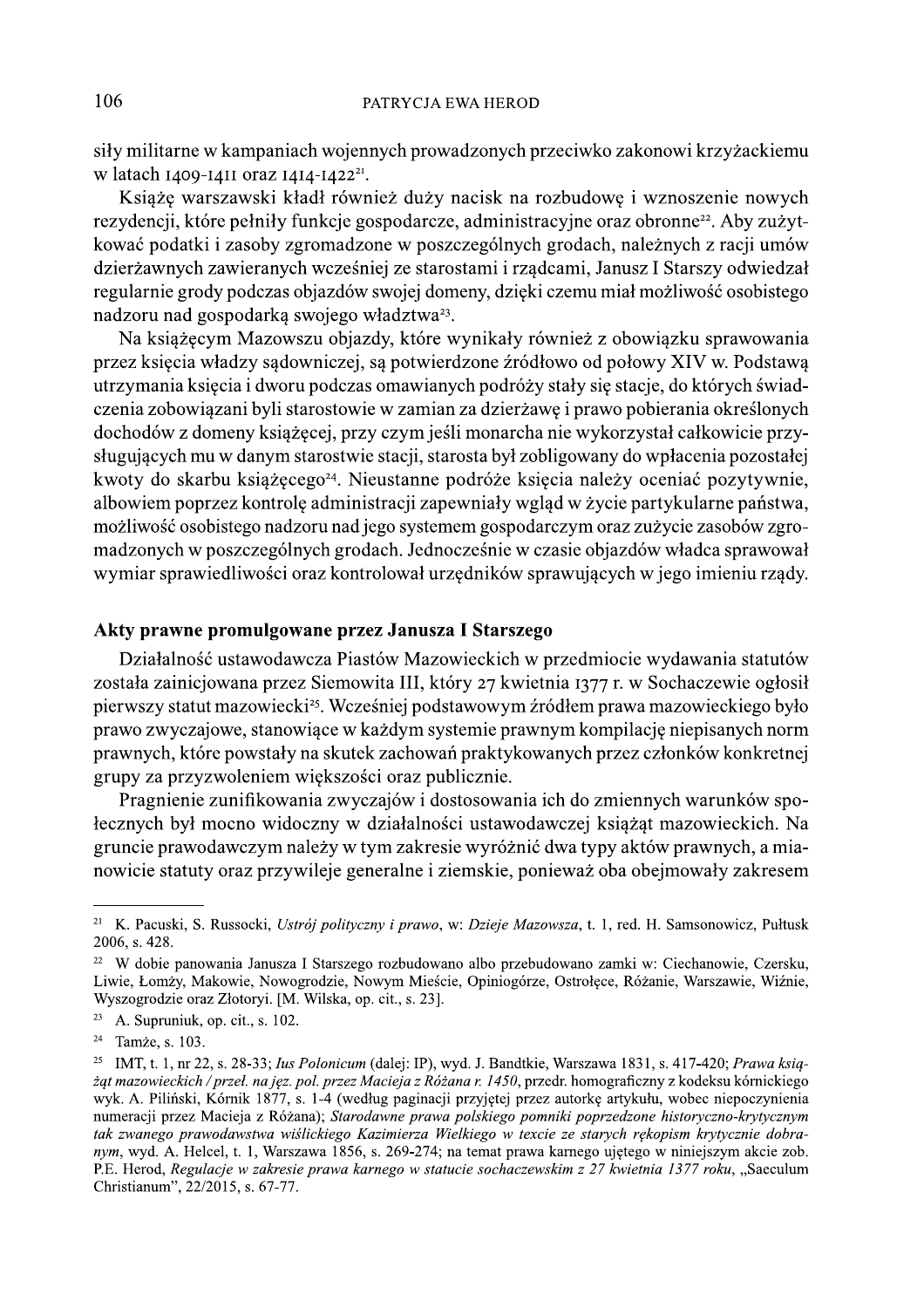swoich regulacji albo wszystkich poddanych i całe państwo (statuty), albo konkretną grupę poddanych, a ściślej cały stan lub więcej stanów, i rozciągały się na całe państwo (przywileje generalne) lub jego część (przywileje ziemskie).

Janusz I Starszy od objęcia władzy na Mazowszu Wschodnim w 1381 r. wydał 14 statutów, przy czym 13 ogłosił samodzielnie i obejmowały one całe jego państwo, zaś jeden, który rozciągał się na wszystkie ziemie mazowieckie, wydał razem z bratankami, tj. synami Siemowita IV. Jednocześnie książę warszawski ogłosił pierwszy znany na Mazowszu przywilej ziemski, który stanowi odosobniony przypadek w jego działalności ustawodawczej i zasługuje na szczególne zainteresowanie.

Wszystkie powyższe akty zostały wydane drukiem przez Jakuba Sawickiego w *Iura* Masoviae Terrestria: pomnikach dawnego prawa mazowieckiego ziemskiego<sup>26</sup> oraz Jana Wincentego Bandtkiego w *lus Polonicum* (oprócz przywileju ziemskiego)<sup>27</sup>, przy czym edycja Sawickiego jest podstawowym wydaniem łacińskim wykorzystanym w prezentowanych rozważaniach.

W kontekście treści statutów niezwykle pomocny jest także przekład wzmiankowanych aktów na język staropolski, dokonany przed r. 1450, na przykaszanye"<sup>28</sup> księcia Bolesława IV Warszawskiego<sup>29</sup> przez księdza Macieja z Różana<sup>30</sup>, albowiem niekiedy w wersji łacińskiej próżno szukać uregulowań, które znajdują się z tekście staropolskim. Niniejsze tłumaczenie zachowało się w pergaminowym rękopisie nazywanym Kodeksem Puławskim, w którym znajdują się statuty mazowieckie z lat 1377-1426, promulgowane na Mazowszu Wschodnim<sup>31</sup>. Przedruk homograficzny omawianego pomnika, wykonany przez Adama Pilińskiego, został ogłoszony drukiem staraniem Biblioteki Kórnickiej w 1877 r.<sup>32</sup>, a także wydał go w całości Joachim Lelewel w 1824 r., zachowując oryginalną pisownię<sup>33</sup>.

Działalność ustawodawczą Janusza I Starszego zapoczątkował statut o gwałtach zadanych kobietom, ogłoszony przy udziale rycerstwa-szlachty 31 lipca 1387 r. na rokach wielkich w Zakroczymiu<sup>34</sup>. W edycji Jakuba Sawickiego przedmiotowy akt został podzielony na wstęp i siedem artykułów, zaś w przekładzie Macieja z Różana na dziewieć ustępów, przy czym artykuł pierwszy, Czlonky drugich roków wyelikich vstawyone<sup>35</sup>, stanowi wstęp, w którym

<sup>&</sup>lt;sup>26</sup> IMT, t. 1, nr 32-33, 37, 39-40, 48, 55, 58-64, 66, 73.

<sup>&</sup>lt;sup>27</sup> IP, s. 420-437.

<sup>&</sup>lt;sup>28</sup> *Prawa*, op. cit., s. 29.

<sup>&</sup>lt;sup>29</sup> Bolesław IV Warszawski (1418/20-1454), wnuk Janusza I Starszego, od roku 1429 książe ciechanowski, czerski, liwski, łomżyński, nurski, różański, warszawski, wyszogrodzki i zakroczymski (od 1436 r. rzady samodzielne, wcześniej regencja matki Anny Fiodorównej), w latach 1440-1444 książę podlaski. [O. Balzer, Genealogia, op. cit., s. 521-522; J. Grabowski, op. cit., s. 356, 477-478; K. Jasiński, Rodowód Piastów mazowieckich, op. cit., s. 157--160; zob. K. Maleczyński, Bolesław IV (1421-1454), PSB, t. 2, s. 280-281].

Maciej z Różana, zwany Maciejem Różańskim (ok. 1420-1467), kanclerz mazowiecki, pisarz skarbny, kanonik płocki i warszawski, proboszcz czerski i makowski. [Zob. I. Sułkowska Kurasiowa, A. Wolff, Maciej z Różana (ok. 1420-1467), kanclerz księcia mazowieckiego Bolesława IV, PSB, t. 19, s. 35-36].

<sup>&</sup>lt;sup>31</sup> W przedmiotowym zbiorze znajduje się również przekład statutów polskich, dokonany przez Świętosława z Wojcieszyna. [O. Balzer, Słowo o przekładach polskich statutów średniowiecznych zwłaszcza o kodeksie dzikowskim przekład taki zawierającym, Lwów 1888, s. 6-7].

 $32$ Zob. Prawa, op. cit.,

<sup>33</sup> J. Lelewel, Księgi ustaw polskich i mazowieckich, Wilno 1824, s. 133-152.

<sup>&</sup>lt;sup>34</sup> IMT, t. 1, nr 32 (fragment 1 obejmujący 4 ustępy), nr 33 (fragment 2 obejmujący 3 ustępy, s. 47-48; por. IP, s. 420-421; Prawa, op. cit., s. 4-7; por. J. Lelewel, op. cit., s. 136-137.

 $35$  *Prawa*, op. cit., s. 4.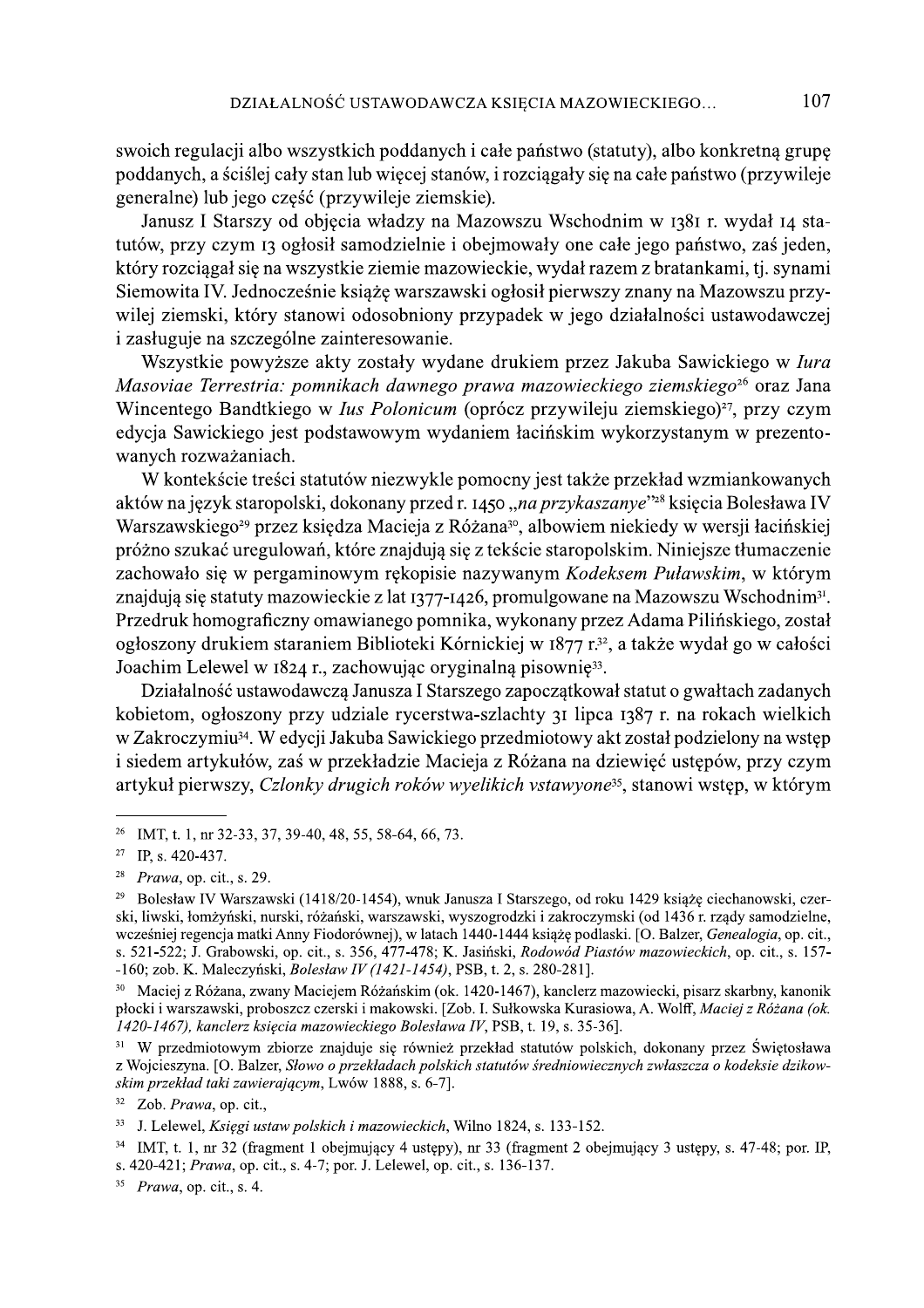została podana data, miejsce i okoliczności wydania, a także krótkie wytłumaczenie podjętej tematyki, więc nie należy traktować go jako przepisu prawnego, zwłaszcza, że jego zakres treściowy jest tożsamy ze wstępem w wersji łacińskiej. Jednakże podkreślenia wymaga, iż tłumaczenie staropolskie Macieja z Różana zawiera artykuł, którego brakuje zarówno u Sawickiego, jak i Bandtkiego, tj. Gwalt slachczyancze albo vsylstwo przes chlopa uczinyoni<sup>36</sup> podany jako ustep ósmy.

Następnie na rokach wielkich w Czersku książę przy udziale rady i urzędników ziemi czerskiej wydał 25 lipca 1389 r. statut normujący niektóre sprawy związane z wychodem kmieci oraz wysokość niektórych opłat sądowych<sup>37</sup>. W odniesieniu do przedmiotowego aktu należy odnotować, że odmiennie niż powyżej, to przekład Macieja z Różana nie jest kompletny, ponieważ brakuje w nim jednego ustępu, który w wydaniu Jakuba Sawickiego stanowi artykuł czwarty, De penis premissa non facientibus<sup>38</sup>, w konsekwencji czego wersja łacińska zawiera siedem ustępów, zaś tłumaczenie staropolskie sześć.

Kolejny akt został promulgowany przez Janusza I Starszego przy udziale rady i szlachty na sejmie w Zakroczymiu 20 marca 1390 r. i normował niektóre zagadnienia prawa sądowego, w szczególności kary za mężobójstwo oraz sprawy prawa bliższości<sup>39</sup>. Co prawda, w edycji Sawickiego niniejszy statut podzielony został na osiem artykułów, a w tłumaczeniu staropolskim na dziewięć, ale zakres treściowy obu wersji jest identyczny, ponieważ odmienna liczba ustępów wynika z tego, iż w wydaniu łacińskim artykuł czwarty, Homicidium militis per nobilem et econverso<sup>40</sup>, zawiera dwa następujące po sobie ustępy z przekładu Macieja z Różana, a mianowicie czwarty, Gdi slaychczicz zabye włodikan<sup>41</sup>, oraz piąty, Gdi włodika zabye slyachczycza<sup>42</sup>.

Po raz pierwszy prawem wychodu, a konkretnie ogrodników, rzemieślników oraz ratajów, książę warszawski przy udziale urzędników książęcych i szlachty zajął się w statucie ogłoszonym 9 kwietnia 1391 r. na rokach wielkich w Zakroczymiu<sup>43</sup>. W edycjach łacińskich przedmiotowy statut jest jednoartykułowy<sup>44</sup>, zaś w tłumaczeniu staropolskim został podzielony na trzy ustępy<sup>45</sup>, ale zakres treściowy obu wersji jest identyczny.

Następny akt, datowany na 26 listopada 1397 r., został wydany przez Janusza I Starszego również w Zakroczymiu i normował kary oraz postępowanie sądowe w sprawie szkód i kradzieży na łąkach<sup>46</sup>. W odniesieniu do rzeczonego statutu również należy zaznaczyć

<sup>&</sup>lt;sup>36</sup> Prawa, op. cit., s. 6.

<sup>&</sup>lt;sup>37</sup> IMT, t. 1, nr 37, s. 54-56; por. IP, s. 421-422; *Prawa*, op. cit., s. 7-8; por. J. Lelewel, op. cit., s. 137-138.

<sup>&</sup>lt;sup>38</sup> IMT, t. 1, nr 37, s. 55; W edycji Bandtkiego również brakuje niniejszego przepisu. [IP, s. 422].

<sup>&</sup>lt;sup>39</sup> IMT, t. 1, nr 39, s. 57-59; por. IP, s. 422-424; *Prawa*, op. cit., s. 8-10; por. J. Lelewel, op. cit., s. 138-139.

<sup>40</sup> IMT, t. 1, nr 39, s. 58; W wydaniu Bandtkiego, tak samo jak w tłumaczeniu Macieja z Różana, przedmiotowy statut został podzielony na dziewięć artykułów i pomiędzy ustępem czwartym, Homicidium milititis per nobilem, a szóstym, Homicidium militis per militem, znajduje się piąty, Homicidium nobilis per militem, et veniae modus, który w edycji Sawickiego stanowi drugą część artykułu czwartego. [IP, s. 423; por. art. 4: Homicidium militis per nobilem et econverso, IMT, t. 1, nr 39, s. 58].

 $41$  *Prawa*, op. cit., s. 9.

<sup>&</sup>lt;sup>42</sup> Tamże.

<sup>43</sup> IMT, t. 1, nr 40, s. 59-60; por. IP, s. 424; *Prawa*, op. cit., s. 10; por. J. Lelewel, op. cit., s. 139-140.

 $\bf 44$ De ortulanis, IMT, t. 1, nr 40, s. 60; Quid tenetur homo in censu aut labore residens domino suo, IP, s. 424.

<sup>45</sup> Vyna za vardansnya, Carczmarzs, Rathay, w: Prawa, op. cit., s. 10; por. J. Lelewel, op. cit., s. 139-140.

 $\bf 46$ IMT, t. 1, nr 48, s. 70-71; por. IP, s. 424; *Prawa*, op. cit., s. 10-11; por. J. Lelewel, op. cit., s. 140.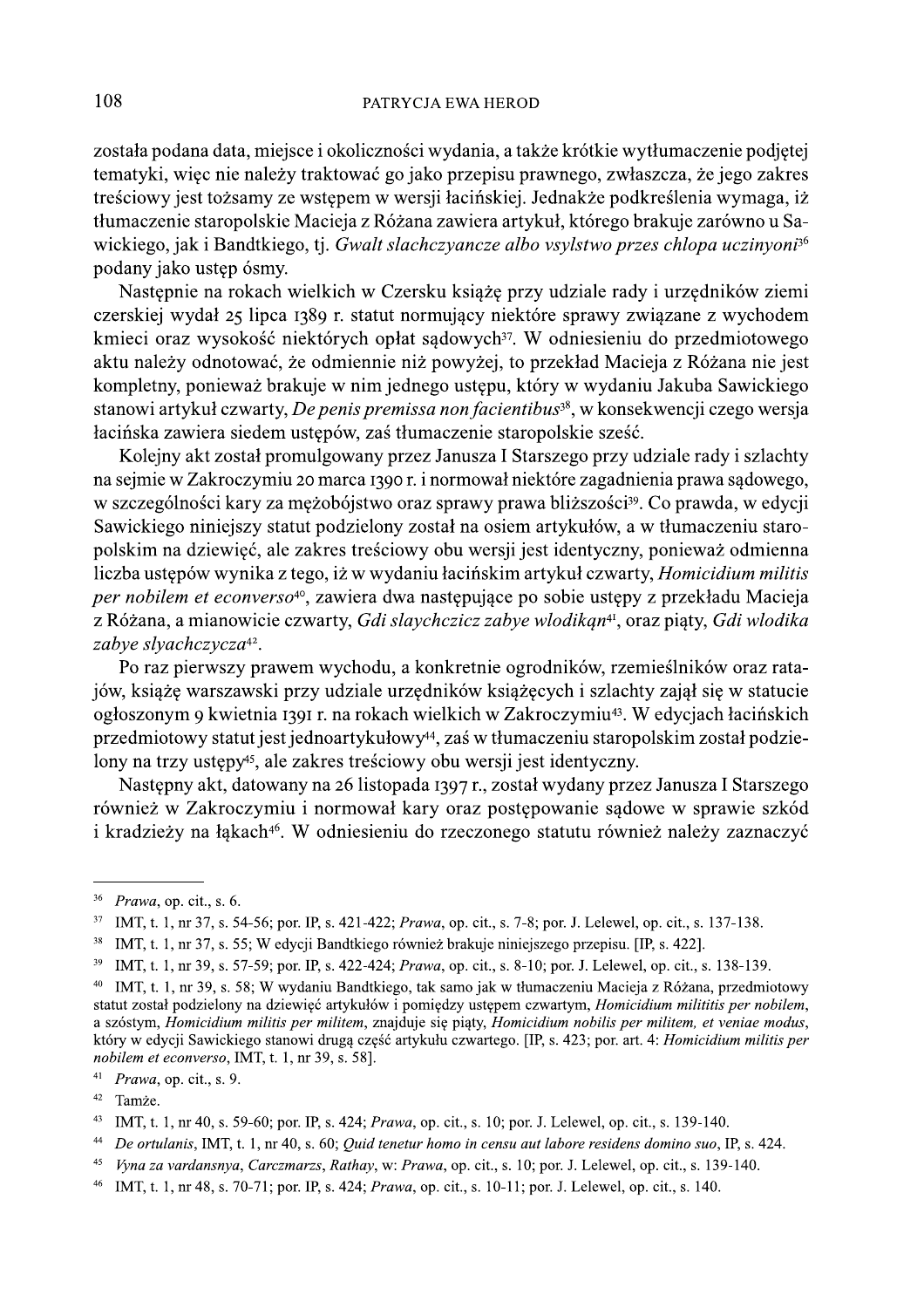odmienność redakcji, która polegała na tym, iż pierwszy artykuł w wydaniach łacińskich<sup>47</sup> w przekładzie Macieja z Różana jest podzielony na dwa ustępy, kolejno pierwszy<sup>48</sup> i drugi<sup>49</sup>, wiec akt dzieli się odpowiednio na dwa i trzy przepisy.

Na rokach wielkich w Warszawie 24 kwietnia 1401 r. najstarszy z Siemowitowiców ogłosił statut, przy udziale najprzedniejszych dostojników swojego państwa, w którym zostali oni po raz pierwszy wymienieni zarówno z imienia, jak i sprawowanego urzędu, co skrupulatnie odnotowano w tłumaczeniu staropolskim<sup>50</sup>. Niniejszy akt dotyczył bartników i barci oraz dochodzenia pienieżnych zobowiązań<sup>51</sup>. W wydaniach Bandtkiego oraz Lelewela powyższy statut został podzielony na sześć ustępów, co jest konsekwencją tego, iż obaj z drugiego artykułu (odpowiednio u Sawickiego<sup>52</sup> i Macieja z Różana<sup>53</sup>) wyodrębnili dwa przepisy<sup>54</sup>.

Natomiast składający się z jednego artykułu statut ogłoszony w Zakroczymiu w 1404 r. bez podania daty dziennej w sprawie wieńca dla kobiet rodu szlacheckiego został pominięty w tłumaczeniu staropolskim i znany jest jedynie w wersji łacińskiej<sup>55</sup>.

Drugim aktem, który Janusz I Starszy wydał na rokach wielkich w Warszawie, był statut z 23 kwietnia 1406 r., normujący niektóre zagadnienia prawa sądowego jak grzywny sądowe, przysięgi sądowe i poręczenie<sup>56</sup>. W przekładzie Macieja z Różana ponownie odnotowano zarówno z imienia, jak i sprawowanego urzędu dostojników obecnych przy promulgowaniu statutu<sup>57</sup>.

Po raz drugi niektórym sprawom związanym z prawem wychodu kmieci Janusz I Starszy poświęcił cały statut z 4 lipca 1407 r., który został ogłoszony na rokach wielkich w Nowym Mieście w obecności szlachty mazowieckiej<sup>58</sup>.

Kolejny akt, który normował nawiązkę za uderzenie w twarz oraz składanie przysięgi przez powoda w sprawach cywilnych, został promulgowany 10 marca 1410 r. w Warszawie na rokach wielkich<sup>59</sup>, przy czym w tłumaczeniu staropolskim odnotowano z imienia i sprawowanego urzędu dostojników obecnych przy jego ogłoszeniu<sup>60</sup>. Zarówno w edycji Jakuba Sawickiego, jak i przekładzie Macieja z Różana brakuje jednego artykułu, który w wyda-

 $47\,$ Art. 1: Depascens prata violenter penam L luet, IMT, t. 1, nr 48, s. 71; Depascens frumenta aut prata, IP, s. 424.

<sup>48</sup> Spassyenye lanky albo zytha gwalthem, w: Prawa, op. cit., s. 10-11; por. J. Lelewel, op. cit., s. 140.

<sup>49</sup> O kradzyezu brzemyenya trawi, w: Prawa, op. cit., s. 11; por. J. Lelewel, op. cit., s. 140.

<sup>&</sup>lt;sup>50</sup> Obyczay wsdawanya barczy, w: Prawa, op. cit., s. 11; por. J. Lelewel, op. cit., s. 140-141.

<sup>&</sup>lt;sup>51</sup> IMT, t. 1, nr 55, s. 84-86; por. IP, s. 425-426; Prawa, op. cit., s. 11-14; por. J. Lelewel, op. cit., s. 140-142.

<sup>&</sup>lt;sup>52</sup> Art. 2: Resignas mellificia caucionem imponat, IMT, t. 1, nr 55, s. 84-85.

 $53\,$ Wsdawayanczi barcz ma postawicz rankoyemstwo, w: Prawa, op. cit., s. 12.

 $54\,$ Resignans mellificia cautionem imponat, Ad idem, IP, s. 425; art. II: Wsdawayanczi barcz ma postawicz rankoyemstwo, art. III (nie jest opatrzony nagłówkiem), J. Lelewel, op. cit., s. 141. Lelewel wyraźnie błędnie podzielił ustęp drugi z przekładu Macieja z Różana, uznając czerwone podkreślenie za początek nowego przepisu, co spowodowało, iż przeniósł dalszą część powołanego artykułu do kolejnego ustępu i oznaczył go jako III bez opatrzenia nagłówkiem, którego rzeczywiście w tłumaczeniu staropolskim nie ma. Jednakże brak nagłówka, który zawsze był oznaczany przez autora tłumaczenia kolorem czerwonym, wskazuje, że dalsza część tekstu pod podnoszonym podkreśleniem przynależy do ustępu drugiego. [Zob. Prawa, op. cit., s. 12].

<sup>55</sup> IMT, t. 1, nr 58, s. 90; por. IP, s. 426.

<sup>&</sup>lt;sup>56</sup> IMT, t. 1, nr 59, s. 91-92; por. IP, s. 427-428; *Prawa*, op. cit., s. 14-16; por. J. Lelewel, op. cit., s. 142-143.

<sup>&</sup>lt;sup>57</sup> O vynach czso placzoni mayąn bicz sandowi, w: Prawa, op. cit., s. 14-15.

<sup>&</sup>lt;sup>58</sup> IMT, t. 1, nr 60, s. 93-94; por. IP, s. 428; *Prawa*, op. cit., s. 16-17; por. J. Lelewel, op. cit., s. 143-144.

<sup>&</sup>lt;sup>59</sup> IMT, t. 1, nr 61, s. 94-95; por. IP, s. 428-429; *Prawa*, op. cit., s. 17-18; por. J. Lelewel, op. cit., s. 144-145.

<sup>&</sup>lt;sup>60</sup> Polyczek slyachathni, w: Prawa, op. cit., s. 17.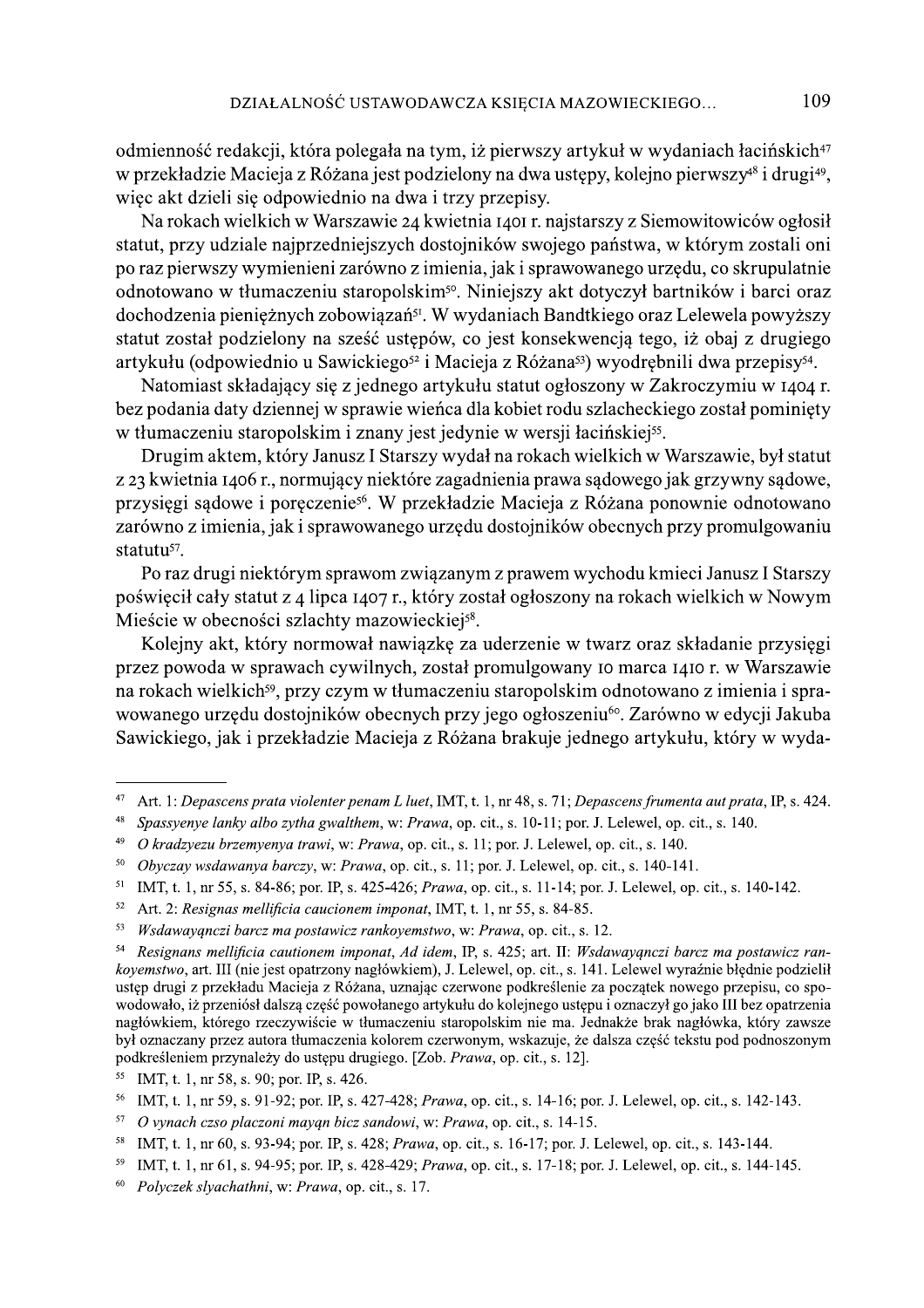niu Jana Wincentego Bandtkiego opatrzony jest nagłówkiem De commutatione perpetua bonorum immobilium i został podany jako czwarty, zamykając tym samym rzeczony akt<sup>61</sup>.

Nastepnie w Zakroczymiu na rokach sądowych generalnych w 1412 r. Janusz I Starszy ogłosił, za radą panów, statut ustanawiający surowy zakaz lichwy w postaci kar za zwłokę dłużnika oraz określający zarówno karę za naganienie szlachectwa w przypadku, gdy naganiony przeprowadził oczyszczenie szlachectwa, jak i wysokość nawiązki za rany zadane szlachcicowi62.

Prawu spadkowemu kobiet książę warszawski poświęcił w całości statut promulgowany 2 lipca 1414 r. na rokach wielkich w Warszawie<sup>63</sup>. Również w Warszawie i na rokach wielkich Janusz I Starszy ogłosił 22 lipca 1421 r. obszerny akt normujący szereg zagadnień z dziedziny prawa sądowego, cywilnego, karnego i procesowego, który został zamknięty w 12 artykułach<sup>64</sup>. W tłumaczeniu staropolskim ponownie odnotowano zarówno z imienia, jak i sprawowanego urzędu dostojników obecnych przy wydaniu statutu<sup>65</sup>. Ubolewać trzeba, iż zarówno w Kodeksie Puławskim, jak i jego przedruku homograficznym brakuje jednej karty, a mianowicie trzeciej od końca<sup>66</sup>, w konsekwencji czego w przekładzie Macieja z Różana omawiany statut urywa się na ustępie II, zaś kolejny akt rozpoczyna się dopiero od artykułu IO.

Działalność statutową pierworodnego syna Siemowita III wieńczy akt, który wykroczył poza tereny jego władztwa, albowiem normował szereg zagadnień z dziedziny prawa sądowego (prywatnego, karnego i procesowego) międzydzielnicowego. Podnoszony statut został wydany 4 sierpnia 1426 r. w Zakroczymiu nie tylko przez Janusza I Starszego, ale także jego bratanków: Siemowita V<sup>67</sup>, Trojdena II<sup>68</sup> i Władysława I<sup>69</sup>, którzy wówczas jako władcy niedzielni<sup>70</sup> panowali na Mazowszu Zachodnim po śmierci ojca Siemowita IV<sup>71</sup>. Do

<sup>63</sup> IMT, t. 1, nr 64, s. 98-99; por. IP, s. 430-431; *Prawa*, op. cit., s. 20-21; por. J. Lelewel, op. cit., s. 146-147.

 $61$  IP, s, 429.

<sup>62</sup> IMT, t. 1, nr 62, s. 95-96; por. IP, s. 429-430; Prawa, op. cit., s. 18-20; por. J. Lelewel, op. cit., s. 145-146.

<sup>&</sup>lt;sup>64</sup> IMT, t. 1, nr 66, s. 109-113; por. IP, s. 431-434; *Prawa*, op. cit., s. 21-27; por. J. Lelewel, op. cit., s. 147-150.

<sup>&</sup>lt;sup>65</sup> O vstawyenya na drugich roczech, w: Prawa, op. cit., s. 21-22.

<sup>&</sup>lt;sup>66</sup> Zob. przedmowe bibliotekarza kórnickiego, dra Zygmunta Celichowskiego. [*Prawa*, op. cit., s. poprzedzająca miniature przedrukowana z Kodeksu Puławskiego.

Siemowit V (1388/91-1442), syn Siemowita IV, brat Trojdena II, Kazimierza II, Władysława I oraz Aleksan-67 dra. W latach 1426-1434 współrządy z braćmi w Bełzie, Gostyninie, Płocku, Płońsku, Rawie i Wiźnie. W wyniku podziału od 1434 r. książe na Rawie, Gostyninie i Sochaczewie. [O. Balzer, Genealogia, op. cit., s. 491-493; J. Grabowski, op. cit., s. 321-326, 462-464; K. Jasiński, Rodowód Piastów mazowieckich, op. cit., s. 106-111; Zob. A. Supruniuk, Siemowit V, PSB, t. 37, s. 81-84].

<sup>&</sup>lt;sup>68</sup> Troiden II (1403/06-1427), syn Siemowita IV, brat Siemowita V, Kazimierza II, Władysława I oraz Aleksandra. Od 1426 r. współrzady z braćmi w Bełzie, Gostyninie, Płocku, Płońsku, Rawie i Wiźnie, JO, Balzer, Genealogia, op. cit., s. 506-507; J. Grabowski, op. cit., s. 331; K. Jasiński, Rodowód Piastów mazowieckich, op. cit., s. 130-132].

<sup>69</sup> Władysław I Płocki (1406/09-1455), syn Siemowita IV, brat Troidena II, Siemowita V, Kazimierza II oraz Aleksandra. Współrządy z braćmi w Płocku, Rawie, Gostyninie, Sochaczewie, Bełzu, Płońsku i Wiźnie w latach 1426-34, w ziemi płockiej, płońskiej, wiskiej i Zawkrzu w latach 1434-1442, nad całościa ojcowizny (bez Gostynina) od 1442 r. [O. Balzer, *Genealogia*, op. cit., s. 507-508; J. Grabowski, op. cit., s. 331-336, 467-470; K. Jasiński, Rodowód Piastów mazowieckich, op. cit., s. 133-136].

Wśród braci brakuje Kazimierza II Bełskiego, który w tym czasie prawdopodobnie przebywał na Litwie i był nieobecny także w Sandomierzu 8 IX 1426 r., kiedy jego bracia złożyli przysięgę lenną królowi Władysławowi II Jagielle. [A. Supruniuk, Mazowsze, s. 71].

<sup>71</sup> IMT. t. 1, nr 73, s. 128-132; por. IP, s. 434-437; Prawa, op. cit., s. 27-29; por. J. Lelewel, op. cit., s. 150-152.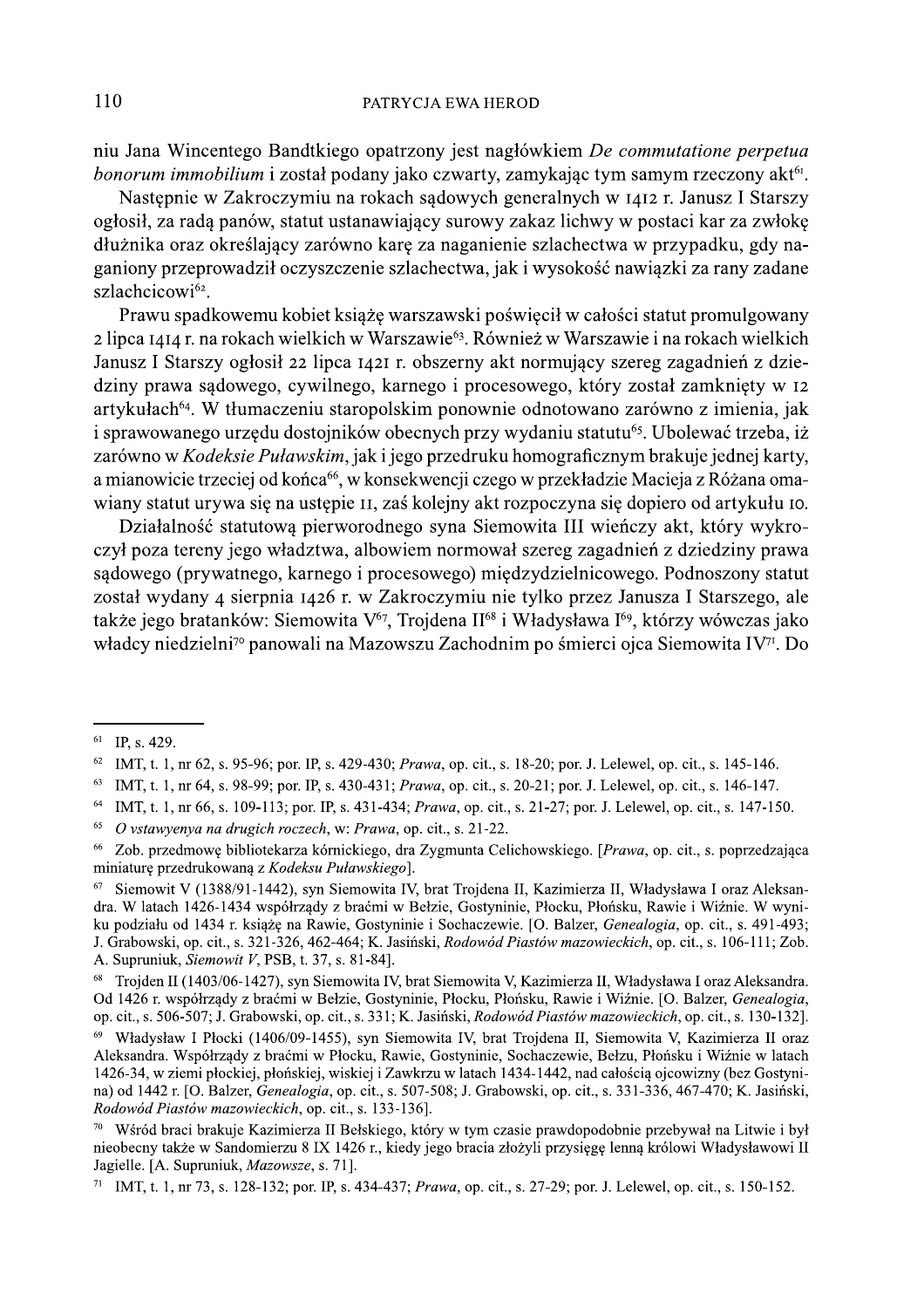podziału schedy po księciu płockim mogło dojść dopiero po śmierci księżnej Aleksandry<sup>72</sup>, władającej w ziemiach gostynińskiej i rawskiej, stanowiących jej oprawę wdowią. Do zgonu matki, który nastąpił w 1434 r., synowie Siemowita IV sprawowali rządy niedzielne oraz prowadzili wspólną politykę wewnętrzną i zagraniczną. W wydaniu Jakuba Sawickiego brakuje jednego ustępu, który w edycji Jana Wincentego Bandtkiego został podany jako siódmy i opatrzony nagłówkiem Cives Plocensos a roboribus nil solvant<sup>73</sup>. Ze względu na niekompletność przekładu Macieja z Różana, który dochował się do czasów obecnych, co zostało sprecyzowane przy omawianiu aktu z 22 lipca 1421 r., nie jest możliwe ustalenie, czy powyższy ustęp znajdował się w niniejszym tłumaczeniu.

W odniesieniu do działalności ustawodawczej Janusza I Starszego na szczególną uwagę zasługuje akt promulgowany 21 czerwca 1414 r. w Nowym Mieście, albowiem jest to nie tylko pierwszy znany na Mazowszu przywilej ziemski, ale także jedyny tego typu akt ustawodawczy ogłoszony przez księcia warszawskiego dla poddanych, a konkretnie dla szlachty ziem czerskiej i warszawskiej<sup>74</sup>.

Reasumując, książę Janusz I Starszy w ciągu swojego panowania (1381-1429) wydał jeden przywilej ziemski oraz 14 statutów, w tym jeden razem z władcami Mazowsza Zachodniego. Aż siedem z powyższych aktów zostało promulgowanych w Zakroczymiu, pięć w Warszawie, dwa w Nowym Mieście oraz jeden w Czersku. Statuty zazwyczaj były wydawane na rokach wielkich, przy udziale rycerstwa-szlachty mazowieckiej i najważniejszych urzędników aparatu państwowego, przy czym wymienienie tych ostatnich zarówno z imienia, jak i pełnionej funkcji nie było zasadą i rzeczoną praktykę obserwuje się w odniesieniu tylko do czterech aktów<sup>75</sup>.

#### Prawo karne

W działalności statutowej Janusza I Starszego regulacje z zakresu prawa karnego przeważają liczebnie nad innymi unormowaniami, co wskazuje, że książę przywiązywał dużą wagę zarówno do bezpieczeństwa i porządku publicznego, jak i praworządności oraz karności poddanych. Książę warszawski w pierwszej kolejności podjął się uregulowania przestępstw wymierzonych w białogłowy i 31 lipca 1387 r. wydał akt o gwałtach zadanych kobietom. Szeroko pojmowane gwałty (violentia) na osobie stanowiły grupę czynów zabronionych, których wspólnym mianownikiem było użycie przymusu fizycznego. Do gwałtów na osobie zaliczano bezprawne uwięzienie, porwanie albo zgwałcenie kobiety.

Na mocy powołanego aktu porwanie przez szlachcica kobiety (violentia receptio mulierum) wywodzącej się ze stanu uprzywilejowanego było zagrożone karą konfiskaty całego majątku, który przypadał po połowie księciu i rodzinie uprowadzonej, oraz mogło być karane

<sup>&</sup>lt;sup>72</sup> Aleksandra Olgierdówna (1368/70-1434), księżniczka litewska, siostra Władysława II Jagiełły, od ok. 1388 r. ksieżna mazowiecka i żona Siemowita IV, któremu urodziła trzynaścioro dzieci. [O. Balzer, Genealogia, op. cit., s. 475-476; K. Jasiński, Rodowód Piastów mazowieckich, op. cit., s. 89-91].

 $^{73}$  IP, s. 436.

<sup>&</sup>lt;sup>74</sup> IMT, t. 1, nr 63, s. 96-98; por. Kodeks dyplomatyczny Księstwa Mazowieckiego, obejmujący bulle papieżów, przywileje królów polskich i książąt mazowieckich, tudzież nadania tak korporacyj jako i osób prywatnych (dalej: KDKM), red. J. Lubomirski, Warszawa 1863, nr 151, s. 157-158.

Sa to statuty z: 24 IV 1401 r., 23 IV 1406 r., 10 III 1410 r. oraz 22 VII 1421 r.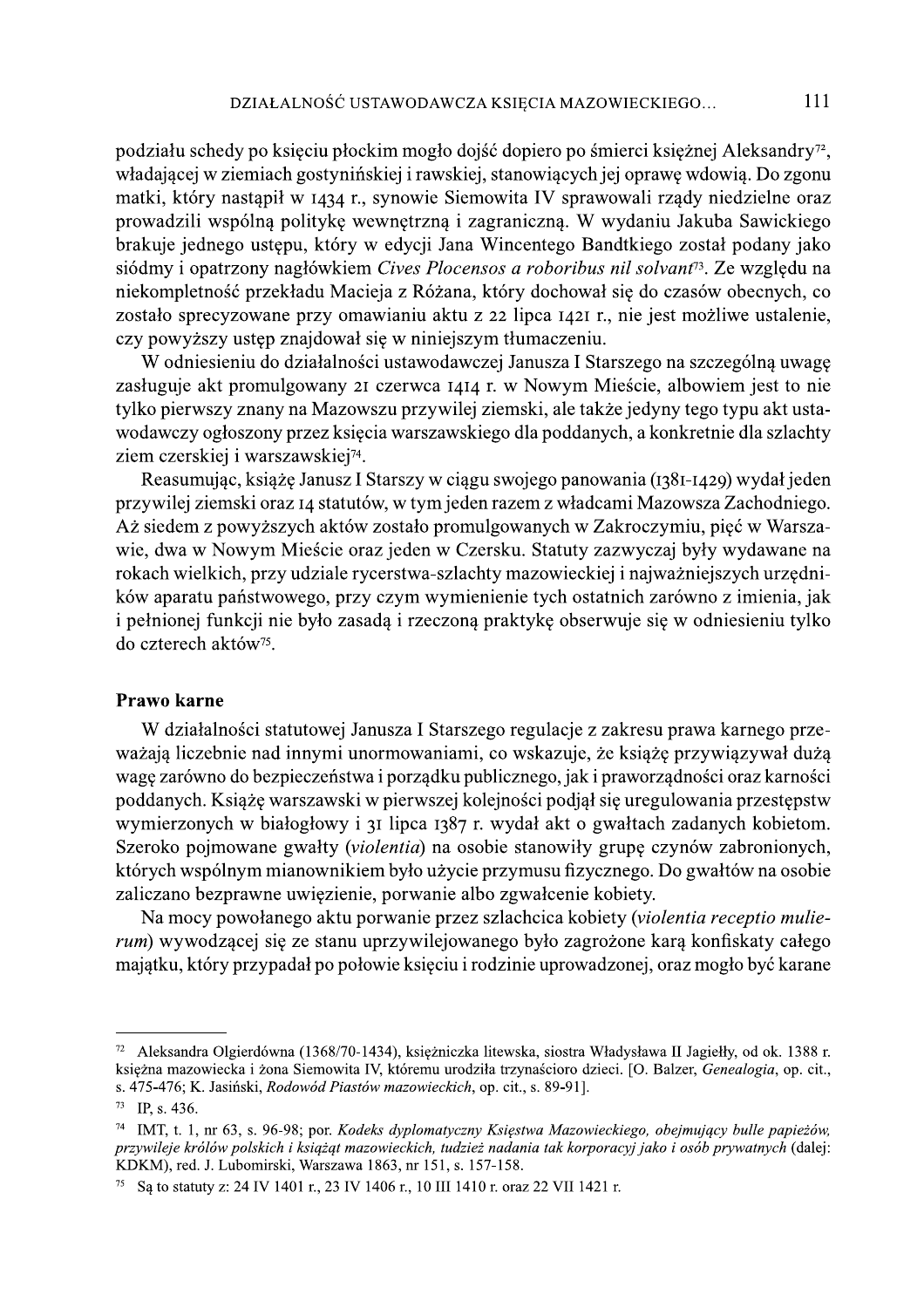śmiercią albo wygnaniem z kraju, wedle uznania księcia<sup>76</sup>. Często zdarzało się, iż podczas pościgu za porywaczem i uprowadzoną dochodziło do zabicia przestępcy, co prowadziło do powstania stanu wróżdy pomiedzy obydwoma rodami, czyli do usankcjonowanej przez prawo krwawej zemsty. Aby ukrócić ten niepożądany proceder, który musiał na Mazowszu występować często, Janusz I Starszy wprowadził kontratyp (okoliczność wyłączająca bezprawność czynu) i w sytuacji, gdy krewni porwanej kobiety zabili porywacza w czasie pościgu, nie odpowiadali za zabójstwo, w konsekwencji czego we wskazanym stanie faktycznym w stosunku do zabójcy porywacza nie można było wykonywać zemsty<sup>77</sup>.

W kontekście przestępstwa zgwałcenia (stuprum, violentia faeminarum) podkreślić trzeba, że zarówno wysokość, jak i rodzaj kary za jego popełnienie zależały przede wszystkim od stanowiska społecznego poszkodowanej i gwałciciela. Zgodnie ze statutem z 31 lipca 1387 r. szlachcic za zgwałcenie niewiasty wywodzącej się ze stanu uprzywilejowanego był karany jedynie karami finansowymi i za gwałt musiał zapłacić zbezczeszczonej zadośćuczynienie w wysokości 40 grzywien, zaś księciu i jego urzędnikom podwójną karę 50<sup>78</sup>. W przypadku zniewolenia białogłowy pochodzącej z ludu prostego szlachcic również musiał uiścić karę publiczną na rzecz władcy i jego urzędników w takiej samej wysokości jak powyżej, zaś pohańbionej płacił zadośćuczynienie w wysokości tylko czterech grzywien<sup>79</sup>. Natomiast każdy mężczyzna, który nie wywodził się ze stanu uprzywilejowanego i zgwałcił szlachciankę, bezwarunkowo podlegał karze śmierci<sup>80</sup>.

Kolejne unormowania karne zostały wprowadzone przez Janusza I Starszego na mocy statutu z 20 marca 1390 r. Rzeczony akt regulował wysokość kary pienieżnej ujszczanej rodzinie zabitego przez zabójce, nazywanej główszczyzna, ustalając za głowe szlachcica 48 kop groszy, zaś za głowę włodyki 20 kop groszy<sup>81</sup>. Stan szlachecki pod względem prawnym nie był jednolity, co najbardziej było widoczne w dyplomach z omawianego okresu, w których spotykamy się z przeciwstawieniem osób nazywanych *domini*, comites albo nobiles, pochodzących spośród dostojników książęcych, niższym urzędnikom oraz rycerzom określanym jako *milites*. Jednakże warto odnotować, iż niniejsze zróżnicowanie zostało po raz pierwszy sprecyzowane właśnie w statucie z 20 marca 1390 r.

<sup>&</sup>lt;sup>76</sup> Art. 3: De vindicta pro tali violencia, IMT, t. 1, nr 32, s 47-48; Vyna gwalthownykow sbyegow, w: Prawa, op. cit., s. 5; Wygnanie (de terra proscribi vel proclamari, diffugium extra ducatum sustinere) polegało na usunięciu skazanego z terytorium państwa wraz z bezwzględnym zakazem powrotu. Natomiast banicja jako kara pojawiła się dopiero w epoce nowożytnej, kiedy zaczęto uważać, że w sprawach mniejszej wagi, zwłaszcza w przypadku niewykonania wyroku w sprawach cywilnych, nie jest zasadne stosowanie infamii. [J. Rafacz, Dawne polskie prawo karne. Część ogólna, Warszawa-Kraków-Lublin 1932, s. 104].

<sup>77</sup> Art. 1: Pena violatoris arrepti, IMT, t. 1, nr 33, s 49; Vyna takyego gwaltownyka gdi gy vphicząn, w: Prawa, op. cit., s. 5-6.

Art. 4: De violencia nobilis virginis, IMT, t. 1, nr 32, s. 48; Wyelkoscz vyni o gwalt slachczyancze przes słyach- $78\,$ czicze, w: Prawa, op. cit., s. 6; kara 50 stanowiła 50 groszy. [Zwód mazowiecki II, art. 29: De valore poenarum *iudicialium*, IMT, t. 3, zwód II, s. 151].

Art. 1: De violencia illata mulieri, virgini aut vidue [kmethonisse], IMT, t. 1, nr 32, s. 47; Gwalt nye slyachczyancze uczinyoni, w: Prawa, op. cit., s. 6-7.

<sup>80</sup> Gwalt slyachczyancze albo vsylstwo przes chlopa uczinyoni, w: Prawa, op. cit., s. 6.

 $8\sqrt{1}$ Art. 1: Quantitas homicidii nobilium, art. 2: Venia pro homicidio nobilium, art. 4: Homicidium militis per nobilem et econverso, art. 5: Homicidium militis per militem perpetratum IMT, t. 1, nr 39, s. 57-58; Glowa slyachatna, Pokora za manzobovstwo slyachty, Gdi slavchczicz zabye włodikan, Gdi włodika zabye slyachczycza, Gdi włodika zabye włodikan, w: Prawa, op. cit., s. 8-9.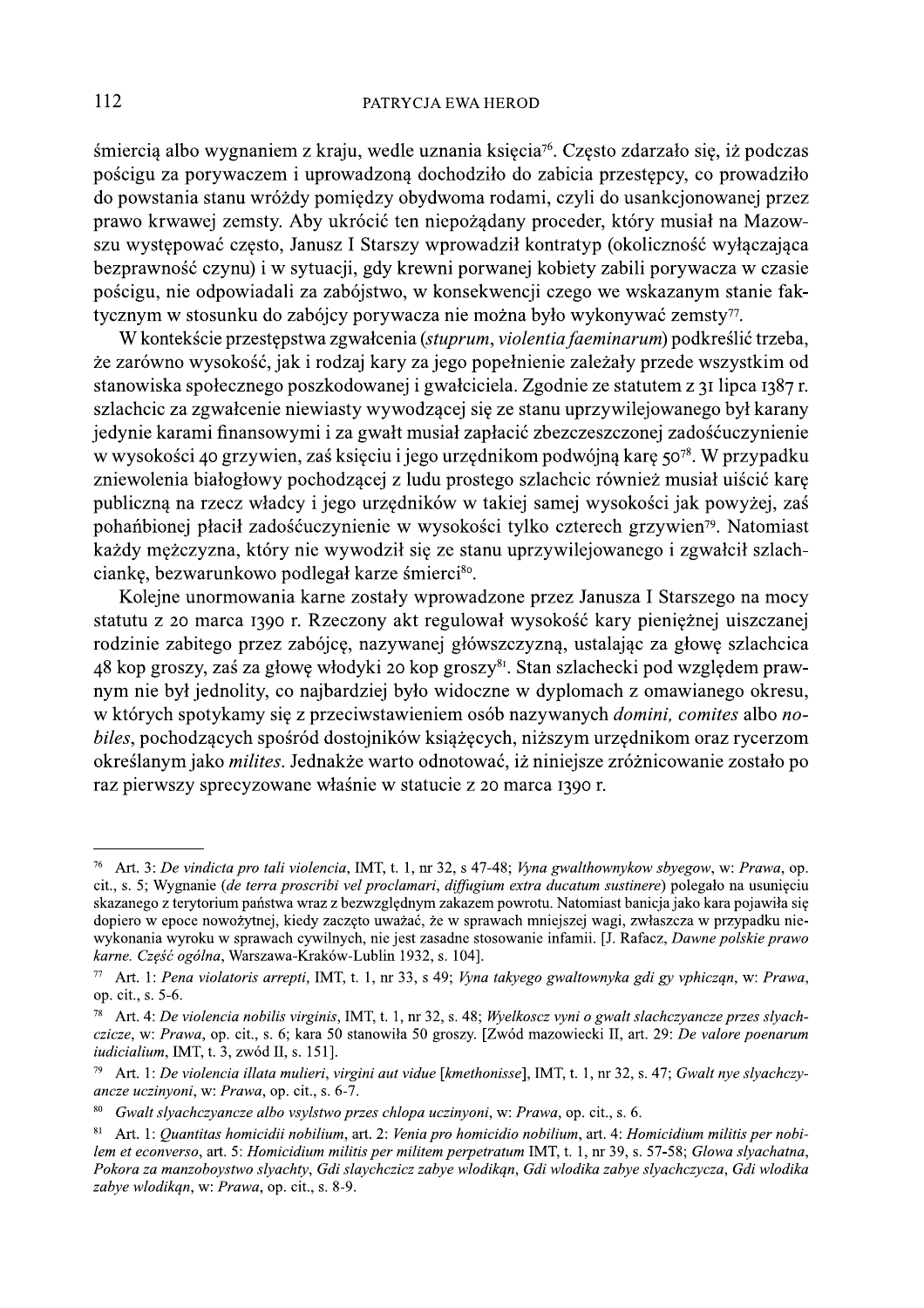W sytuacji, gdy zabójca nie był w stanie ujścić główszczyzny, jego dalsza sytuacja była uzależniona zarówno od jego pozycji, jak i pozycji jego ofiary. Jeśli szlachcic za zabicie innego szlachcica nie dał satysfakcji pienieżnej jego rodzinie, to miał być ukarany na gardle<sup>82</sup>. Natomiast, gdy szlachcic pozbawił życia włodykę i nie uiścił główszczyzny, miał zostać skazany na karę mutylacyjną (*mutilatio membrorum*) poprzez obcięcie ręki<sup>83</sup>. Włodyka zawsze podlegał karze śmierci, jeśli nie miał możliwości zapłaty rodzinie zabitego, albowiem akt nie wprowadził zróżnicowania w tym zakresie, a więc kara była taka sama bez względu na to, czy ofiarą był szlachcic, czy inny włodyka<sup>84</sup>.

Obok główszczyzny inna forma usatysfakcjonowania rodziny zabitego była pokora (homagium, venia homicidii), stanowiąca surogat aktu krwawej zemsty, a zatem można nazwać ją fikcyjnym aktem zemsty<sup>85</sup>. Według statutu z 20 marca 1390 r., aby odbyć akt pokory, zabójca powinien stanąć obnażony do pasa z wyjętym mieczem z pochwy i przed rodziną zabitego razem z 10 towarzyszami<sup>86</sup>, którzy musieli wywodzić się z jego krewnych, błagać w imię Boga, aby mu przebaczono<sup>87</sup>.

Jednocześnie omawiany akt unormował po raz pierwszy instytucję początku, stosowaną przy zranieniu lub mężobójstwie, która polegała na przyjęciu, że gdy przestępstwo zostało popełnione na skutek zaczepki słownej lub czynnej skierowanej przeciwko danej osobie komuś z jej bliskich lub poddanych, to dany czyn, skierowany przeciwko zaczepiającemu, nie stanowił przestępstwa<sup>88</sup>. Sprowokowany miał prawo do dania odporu napastnikowi wedle swojego uznania, czyli bezkarnie mógł go pobić, zranić, a nawet zabić. Natomiast aby uwolnić się od winy, należało wykazać, że pokrzywdzony dał początek i odpór nastąpił bezpośrednio po ataku. Statut z 20 marca 1390 r. wprost zakazał wprowadzenia stanu wróżdy między rodami zabójcy a ofiary, jeśli do mordu doszło z tzw. początku, zaś ten pierwszy oczyścił się przysięgą świadków, przy czym sam w zaistniałej sytuacji nie mógł złożyć przysięgi we własnym imieniu<sup>89</sup>.

Bogatą problematykę karną poruszoną przez omawiany akt, wieńczył przepis, na mocy którego rodzina zabitego mogła przejąć cały majątek zabójcy, jeśli ten nie stawił się przed

<sup>&</sup>lt;sup>82</sup> Art. 2: Venia pro homicidio nobilium, IMT, t. 1, nr 39, s. 58; Pokora za manzoboystwo slyachty, w: Prawa, op. cit., s. 8.

<sup>83</sup> Art. 4: Homicidium militis per nobilem et econverso, IMT, t. 1, nr 39, s. 58; Gdi slaychczicz zabye wlodikąn, w: Prawa, op. cit., s. 9.

Art. 4: Homicidium militis per nobilem et econverso, art. 5: Homicidium militis per militem perpetratum IMT, t. 1, nr 39, s. 58; Gdi wlodika zabye slyachczycza, Gdi wlodika zabye wlodikan, w: Prawa, op. cit., s. 9.

<sup>&</sup>lt;sup>85</sup> Na ten temat zob. szerzej np. R. Hube, *Pokora podług praw polskich i czeskich*, w: *Romualda Hubego pisma*, t. 1, Warszawa 1905, s. 297-311; tenże, Wróżda, wrożba i pokora, w: Romualda Hubego pisma, t. 1, Warszawa 1905, s. 312-335.

<sup>86</sup> W przekładzie Macieja z Różana odnotowane jest, iż "samotrzecz", czyli z dwoma towarzyszami. [Pokora za manzobovstwo slyachthy, Gdi wlodika zabye slyachczycza, w: Prawa, op. cit., s. 8-9].

 $87$ Art. 2: Venia pro homicidio nobilium, art. 4: Homicidium militis per nobilem et econverso, IMT, t. 1, nr 39, s. 58; Pokora za manzoboystwo slyachthy, Gdi wlodika zabye slyachczycza, w: Prawa, op. cit., s. 8-9. W dzielnicy płockiej kwestie te normował statut z 10 VII 1421 r., który zasadniczo powtarzał statut z 20 III 1390 r. [art. 26, IMT, t. 1, nr 65, s. 105]. Natomiast w prawie koronnym pokora nie była unormowana ustawowo, wiec była odbywana tylko i wyłącznie na skutek zawarcia ugody w razie pojednania się stron.

 $8\sqrt{8}$ J. Bardach, Historia państwa i prawa Polski, t. 1: Do połowy XV wieku, Warszawa 1973, s. 518.

<sup>89</sup> Art. 3: De inicio, IMT, t. 1, nr 39, s. 58: Manzobovstwo za poczantkiem uczinyone swyatky ma bicz oczysczyono, w: Prawa, op. cit., s. 9. W prawie koronnym kwestia zabójstwa z poczatku nie została unormowana i znana jest jedynie ze źródeł dotyczących praktyki.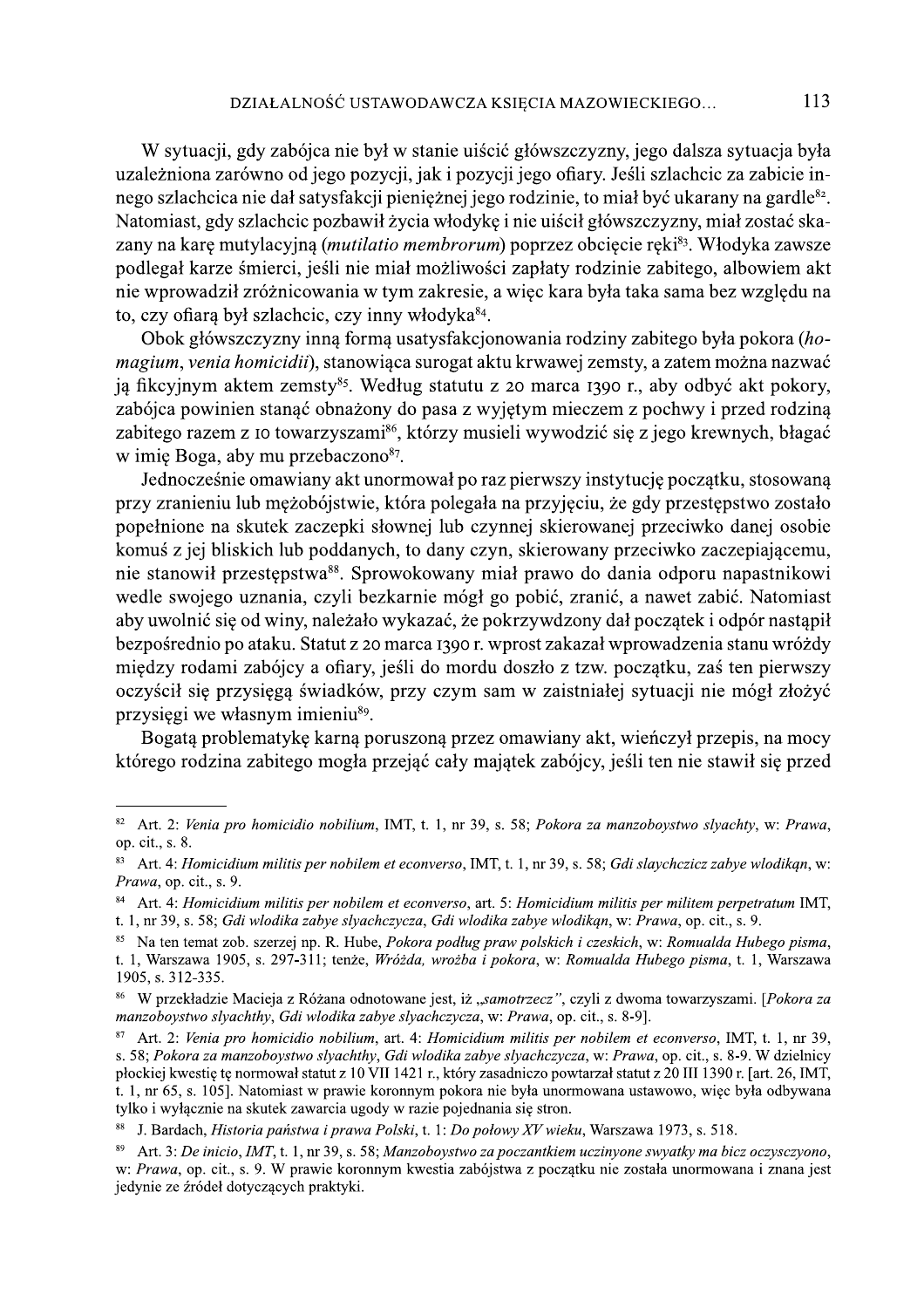114 PATRYCJA EWA HEROD<br>
sąd i w ciągu roku i sześciu tygodni nie wypełnił względem pokrzywdzonych obowiązków<br>
przepisanych przez prawo<sup>os</sup>. Jednakże gdyby rodzina zabitego zdecydowała się na dokonanie<br>
zemsty, to traciła Natomiast akt z 10 marca 1410 r. regulował wysokość nawiązki za uderzenie w twarz (spoliczkowanie) osoby wywodzącej się ze stanu uprzywilejowanego. Jeśli policzek został wymierzony w szlachcica, znieważonemu należała się nawiązka w wysokości pięciu kop groszy od każdego uderzenia, zaś jako karę publiczną orzekano karę 50, ujszczaną na rzecz (3997 r, w korym zostary umornowane m.m. kary w sprawe szkou a kradziezy na qikacn.<br>
Osoby, które ukradly żyto lub trawę z łąki, czy też dokonały wypasu byłla na czycjej łące,<br>
podlegały karze 50, ale jeśli nie użyły przy

poudegary karze 50, ate jesn me uzyry przy tym przemocy, to mnáry uscic na rzecz pokrzywienocy jedynie karę sześciu grzywien<sup>9</sup> jako zadośćuczynienie<sup>52</sup>.<br>
Matomiast akt z 10 marca 1410 r. regulował wysokość nawiązki za ud ganienie) szlachectwa oraz wysokość nawiązki za rany zadane szlachcicowi. Przyganienie szlachectwa stanowiło bardzo poważny zarzut, podważający przynależność do stanu uprzygroszy ou kazacgo uderzemia, zas jako karę publiczną orzekato karę 50, ulszczatą na rzecz<br>księcia i jego urzędników<sup>30</sup>. Za spoliczkowanie włodyki kara publiczna wynosiła tyle samo<br>co w przypadku szlachcica, zaś nawiązka z seyeta i jęgo urzęonia.<br>
seyeta Apeliczkowe" - Za sponiczkowanie włonyk kara punoniczna wynostany je samo przypadku szłatoficzu, zas mawiątka została okresłom na dwie i pół kopy groszy od każdęgo uderzenia". Powyższe kary

Nationalist W konteksce ran Zataniyen Sosobin wywoozzącym się ze statu uprzywnejo książę warszawski ustalił, iż za rany zadane włodyce należy zapłacić p 30 groszy za każdą z nich, zaś w odniesieniu do szlachty wprowadził

Nawiązka za pobicie kmiecia została uregulowana w statucie z 22 lipca 1421 r. i dotyczyła<br>tylko i wyłacznie sytuacji, gdy do naruszenia ciała doszło podczas pobicia kmiecia przez

 $i$  wlodicze, w: Prawa, op. cit., s. 19-20.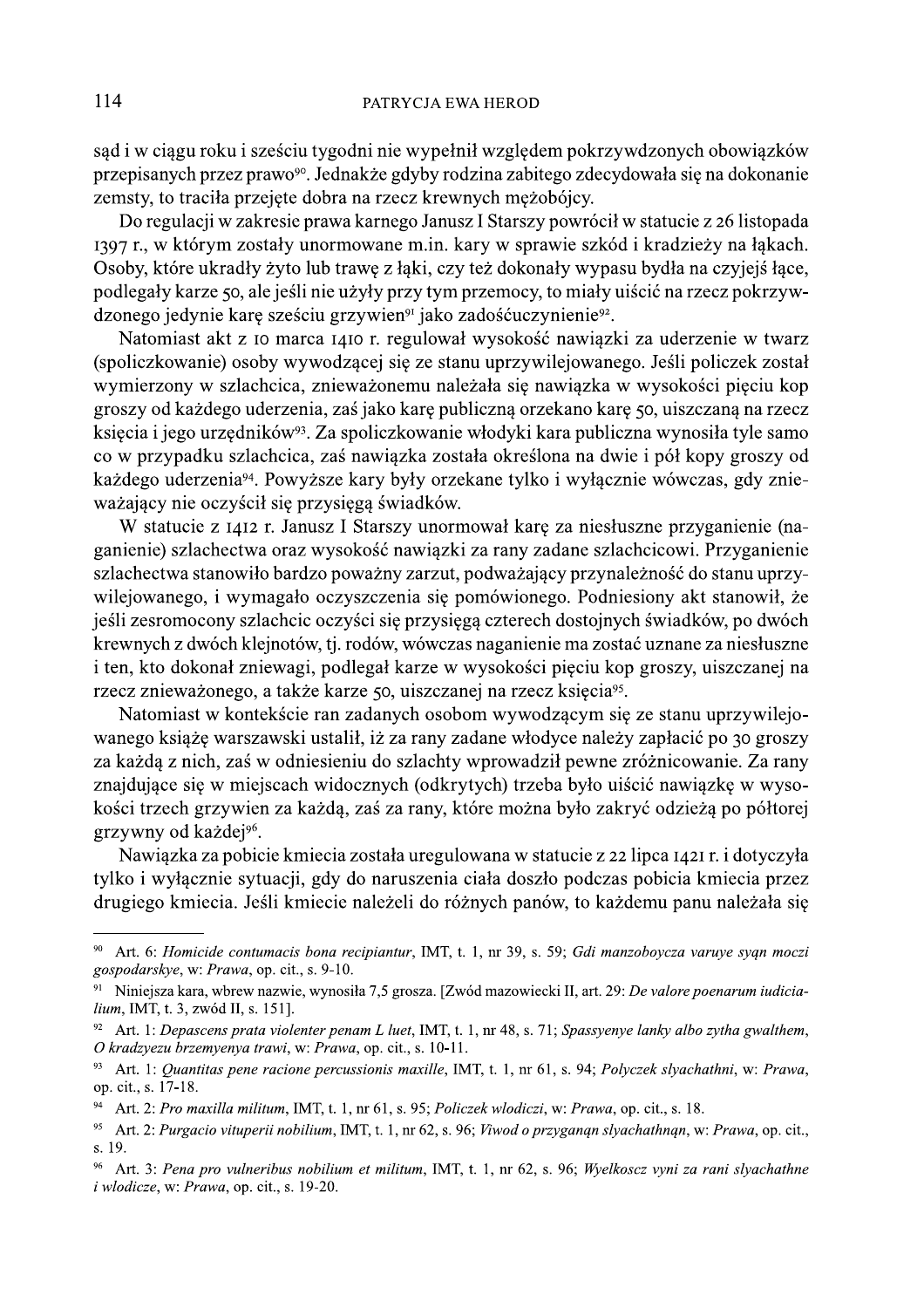nawiązka w wysokości pół kopy groszy, zaś jeśli obaj kmiecie mieli tego samego pana, to wówczas przypadała mu jedna kopa groszy<sup>97</sup>. W sytuacji, gdy obaj kmiecie mieli różnych panów i pobili się nawzajem, to każdemu panu należała się z mocy prawa jedna kopa groszy.

Omawiany akt normował także wysokość główszczyzny za mężobójstwo kmiecia, ustanawiając ją na osiem kop groszy, przy czym wzmiankowana suma była dzielona pomiędzy rodzinę zabitego, której przypadały cztery kopy groszy, jego pana, otrzymującego trzy kopy groszy, oraz pana zabójcy, pobierającego jedną kopę groszy<sup>98</sup>. Jednak jeżeli zabójstwa kmiecia dokonał szlachcic albo włodyka, to zamiast panu mężobójcy płacił jedną kopę groszy kasztelanowi, w którego okregu zabity został kmieć, a także podlegał karze publicznej, uiszczanej na rzecz księcia i jego urzędników, również wynoszącej osiem kop groszy.

Jednocześnie statut z 22 lipca 1421 r. wprowadził w przypadku mężobójstwa dwudziestoletni okres przedawnienia karalności, który mógł być przerwany tylko i wyłącznie poprzez wniesienie pozwu do sądu przeciwko mężobójcy w ciągu 20 lat od popełnienia przez niego rzeczonej zbrodni<sup>99</sup>. Po upływie wskazanego terminu zarówno odwet, jak i orzeczenie innych kar stawały się bezprawne.

W akcie z 4 sierpnia 1426 r., w którym Janusz I Starszy współdziałał z bratankami, również zawarto szereg uregulowań karnych. Niniejszy statut złagodził przepisy karne w zakresie tzw. przejścia cła, albowiem do czasu jego ogłoszenia w wypadku zatrzymania przemytnika konfiskacie ulegały nie tylko wóz i konie, ale również wiezione towary. Natomiast na mocy powołanego aktu konfiskacie ulegała tylko i wyłącznie własność furmana, który "przeszedł cło", podczas gdy wiezione przez niego towary, bez względu na to, czy były własnością kupca mazowieckiego, czy też obcego, były wyłączone spod konfiskaty<sup>100</sup>.

Wzmiankowany statut nakładał także na urzędników (starostę, rządcę i ich zastępców) obowiązek wydania pokrzywdzonemu majątku przestępcy, bez względu na to, z którego księstwa mazowieckiego pochodził sprawca, jako zabezpieczenie (poręczenie) aż do rozprawy w sądzie. Gdyby wzmiankowani urzędnicy nie uczynili zadość swojej powinności, podlegali karze finansowej w wysokości jednej kopy groszy, uiszczanej po połowie na rzecz swojego księcia oraz pokrzywdzonego<sup>tor</sup>. Jeśli osoba, której przysługiwało wydanie majątku przestępcy, nie otrzymała go, przez co poniosła szkodę, to mogła wysokość uszczerbku w swoim majątku zaprzysiąc w sądzie i wówczas urzędnicy byli obowiązani do uregulowania dowiedzionych strat, powstałych na skutek ich bezprawnych działań.

Statut z 4 sierpnia 1426 r. stanowił również, że jeśli jakiś poddany książąt mazowieckich, bez względu na przynależność stanową, odbiłby od złodzieja skradzionego konia, woła albo krowę, to ich właściciel obowiązany był zapłacić mu za konia 15 groszy, zaś za woła lub

<sup>97</sup> Art. 6: Quantitas pene pro kmethonum verberacione, IMT, t. 1, nr 66, s. 111; Bytha vyna kmyecza, w: Prawa, op. cit., s. 24-25.

<sup>&</sup>lt;sup>98</sup> Art. 7: Quantitas pene pro homicidio incolarum, IMT, t. 1, nr 66, s. 111; Placzyesz glowi kmyeczey, w: Prawa, op. cit., s. 25.

<sup>99</sup> Art. 8: Accio pro homicidio terrigene infra XX annos inchoetur, IMT, t. 1, nr 66, s. 111-112; Dawnoscy z glowi slyachatney, w: Prawa, op. cit., s. 25-26.

 $100$  Art. 1: Vector, si theoloneum pertransierit aut aliquod scelus perpetraverit, bona propria amittet et non mercancias, IMT, t. 1, nr 73, s. 128. W Koronie jeszcze w XVI w. odpowiednie przepisy przewidywały karę konfiskaty całego towaru za "przejście cła". [J. Senkowski, Skarbowość Mazowsza od końca XIV wieku do 1526 roku, Warszawa 1965, s. 63].

<sup>&</sup>lt;sup>101</sup> Art. 10: Dum capitaneus aut procurator incolam alterius ducatus detinuerit, IMT, t. 1, nr 73, s. 131; Gdi starostha gymye kogo gymyenye yego ma dacz na rankovemstwo, w: Prawa, op. cit., s. 27-28.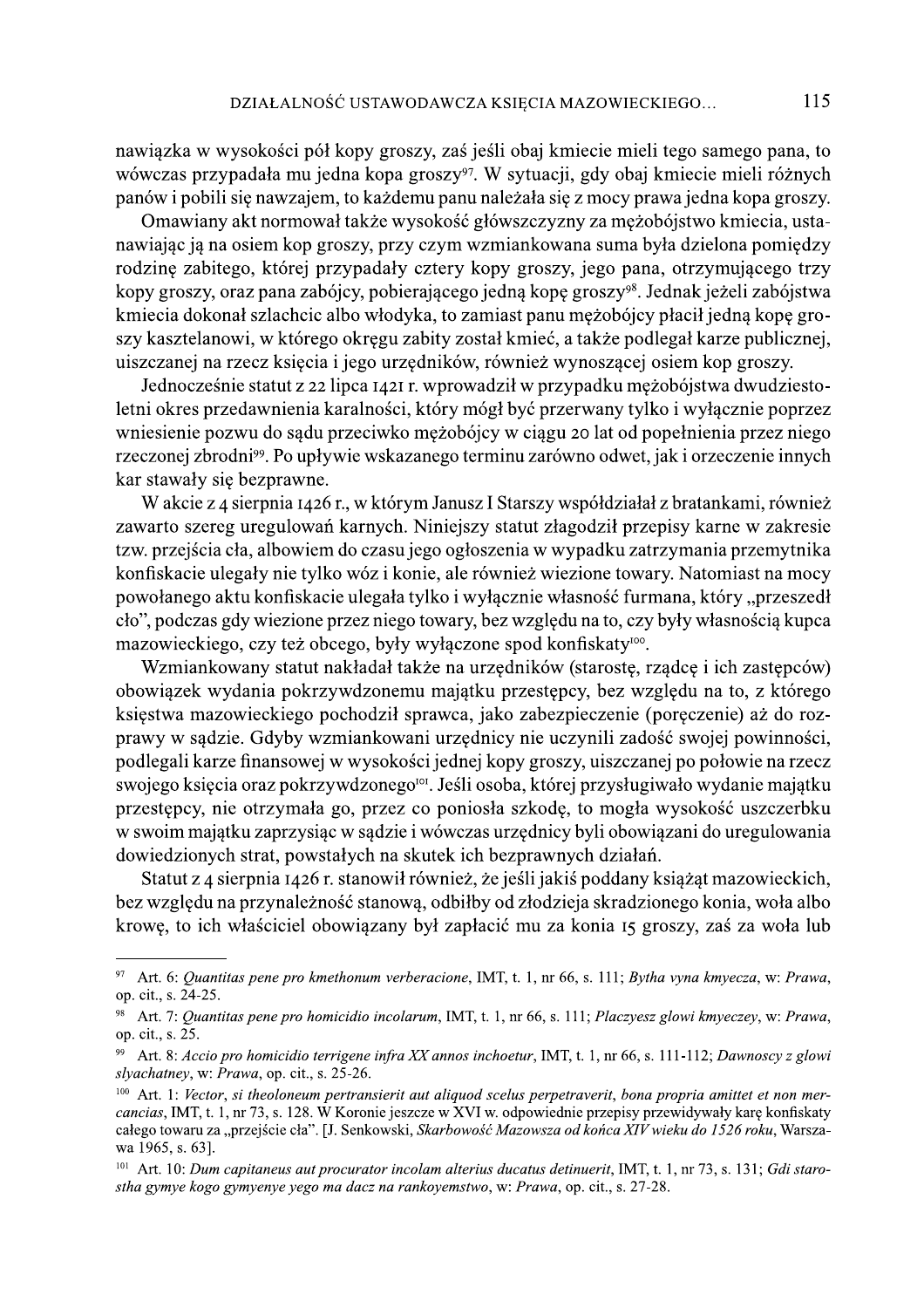krowę sześć groszy<sup>102</sup>. Natomiast w sytuacji, gdy skradzione zwierzęta zostały przez kogoś odnalezione nie u złodzieja, tylko samotnie błądzące, bez względu na to, w którym księstwie mazowieckim, wówczas ich właściciel musiał zapłacić znalazcy za konia sześć groszy, zaś za woła lub krowę trzy grosze<sup>103</sup>.

Regulacje karne zamykał przepis, na mocy którego kary finansowe nałożone na jakiegokolwiek poddanego Piastów Mazowieckich w jednym księstwie miały być respektowane także w drugim, gdzie można było go przymusić do ujszczenia wszystkich zasądzonych należności, co znacznie ułatwiało windykację<sup>104</sup>.

#### Prawo prywatne

a) Małżeństwo i rodzina

Janusz I Starszy w statucie z 31 lipca 1387 r. poświęconym gwałtom zadanym kobietom uregulował także pewne kwestie związane z posagiem (dos), który kobieta wnosiła mężowi w momencie zamążpójścia. Aby jeszcze bardziej zniechęcić porywczych szlachciców-rycerzy do porywania niewiast, książę warszawski promulgował przepis, na mocy którego porywacz tracił wszelkie prawa do posagu uprowadzonej za wyjątkiem przyodziewku, jaki miała na sobie w trakcie porwania<sup>105</sup>. W konsekwencji powyższego porwana białogłowa także traciła posag, ale tylko do czasu śmierci porywacza, który ja zniewolił i zmusił do połączenia z nim węzłem małżeńskim<sup>106</sup>. Co ciekawe, niniejsze uregulowania odnosiły się również do cudzoziemców, tj. mężczyzn wywodzących się ze stanu uprzywilejowanego, ale spoza władztwa Janusza I Starszego<sup>107</sup>. Nadto omawiany akt nakładał obowiązek dania posagu na osobę, która wydała kobietę wbrew woli jej rodziny i to stosownie do wysokości posagu ojczystego, który z mocy prawa jej się należał<sup>108</sup>.

Natomiast problematyka z zakresu prawa rodzinnego została poruszona przez księcia warszawskiego w statucie z 22 lipca 1421 r. Zgodnie z przedmiotowym aktem, gdy ojciec rodziny umarł, opieka nad dziećmi należała do matki dopóty, dopóki nie wyszła powtórnie za mąż bądź jej starania nie okazały się dla nich szkodliwe<sup>109</sup>. Jeśli opieka wdowy okazała się szkodliwa, a nawet wtedy, gdy była tylko niekorzystna, krewni mogli zażądać sądowego zakazu sprawowania jej przez matkę i wówczas wzmiankowane prawa przechodziły na tych z nich, którzy dawali gwarancję ich najlepszego wykonywania. Sytuacja wyglądała podobnie

 $102$  Art. 12: Dum equus, vacca, bos a fure in alio ducatu defenditur, IMT, t. 1, nr 73, s. 132; O odbyczyu bidla kradzyonego v złodzyeya, w: Prawa, op. cit., s. 28.

<sup>&</sup>lt;sup>103</sup> Art. 14: *De equis et pecoribus vagabundis*, IMT, t. 1, nr 73, s. 132; *O bidle blandnem*, w: Prawa, op. cit., s. 28-29.

 $104$  Art. 15: De illo, qui cum penis fugit in alium ducatum, IMT, t. 1, nr 73, s. 132; Gdi ktho s vynamy vczicze w druge xanschtwo, w: Prawa, op. cit., s. 29.

 $^{105}$  Art. 2: De violencia per nobilem facta virgini seu mulieri, IMT, t. 1, nr 32, s. 47; Possag gdi ktoran panna gwaltem vesmon, w: Prawa, op. cit., s. 5.

<sup>&</sup>lt;sup>106</sup> Art. 1: Pena violatoris arrepti, IMT, t. 1, nr 33, s. 49; Vyna takyego gwaltownyka gdi gy vphiczan, w: Prawa, op. cit., s. 5-6.

 $107$  Art. 2: Violencia nobilium per extraneos terrigenas, IMT, t. 1, nr 33, s. 49; Gwalt slachczyankam przes zemyany gynschego panyastwa, w: Prawa, op. cit., s. 6.

<sup>&</sup>lt;sup>108</sup> Art. 3: *Quantitas dotis nobilium violenter receptarum*, IMT, t. 1, nr 33, s. 49; *Malzenstwo przes voley starschich*, w: Prawa, op. cit., s. 6.

<sup>&</sup>lt;sup>109</sup> Art. 1: *Articulus dotalicii*, IMT, t. 1, nr 66, s. 109; *Czlonek o vyano*, w: *Prawa*, op. cit., s. 22-23.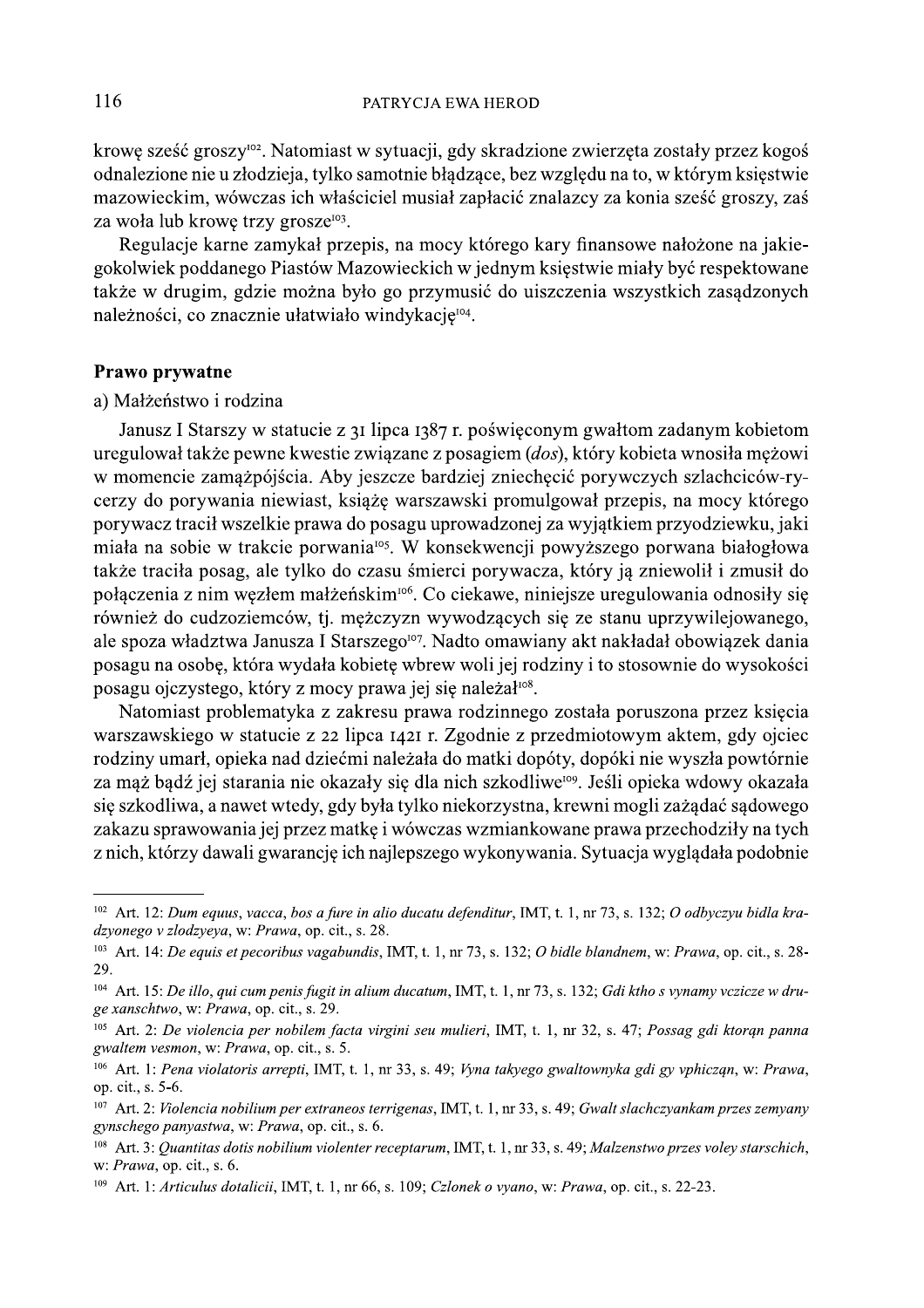w przypadku śmierci matki, ponieważ wówczas pełna władza rodzicielska przypadała ojcu, który dysponował całym majątkiem zmarłej żony, w tym częściami przypadającymi dzieciom, bez względu na ich płeć<sup>no</sup>. Jednakże nikt nie miał prawa pozbawić go opieki nad progeniturą.

### b) Prawo spadkowe

Zdarzało się, że niewiasta nie miała posagu ani wiana, co wcale nie było takie rzadkie z uwagi na ubóstwo szlachty mazowieckiej, i wówczas należało się jej odszkodowanie za utracone dziewictwo, nazywane w mazowieckich źródłach wieńcem (crinile), którego wysokość Janusz I Starszy ustalił w statucie z 1404 r. na 15 kop groszy, ujszczanych ze spadku po zmarłym meżu<sup>m</sup>.

Akt z 2 lipca 1414 r. w całości został poświęcony prawu spadkowemu i dotyczył przede wszystkim sytuacji, gdy spadkodawca nie miał zstępnych. Jeśli pierwszy umierał mąż, to wdowie przysługiwała jedna trzecia wniesionego przez nią posagu, który był zabezpieczany na majątku nieruchomym męża jako wiano (dotalitium), zaś pozostała część dóbr zmarłego przypadała jego krewnym<sup>112</sup>. Jednakże gdyby mąż nie ustanowił małżonce wiana na części swojego majątku, to w razie jego śmierci wdowa miała prawo pozostawać w domu zmarłego męża dożywotnio i otrzymywała na własność połowę pozostałych po nim pieniędzy oraz kosztowności, a także całe zboże i bydło zarówno rogate, jak i nierogate<sup>113</sup>. Reszta masy spadkowej przypadała pobocznym (consanguinei, propinquiores) spadkodawcy, czyli krewnym z linii bocznej.

W momencie wzięcia posagu od ojca niewiasta obligatoryjnie zrzekała się praw do spadku po nim, przy czym było ono ważne tylko i wyłącznie w sytuacji, gdy żył chociaż ieden z jej braci<sup>n4</sup>. Natomiast jeśli kobiete wydali za maż bracia, to po śmierci któregoś z nich dziedziczyła w zbiegu z pozostałymi, ale tylko wtedy, gdy nie zrzekła się dobrowolnie tego prawa przed majestatem księcia albo jego urzędnikami.

Nastepne unormowania w przedmiocie prawa spadkowego zostały zawarte w statucie z 22 lipca 1421 r. Jeśli mąż zabezpieczył wniesiony mu przez żonę posag w postaci nieruchomości na jakimś innym mieniu nieruchomym, co bezwzględnie wymagało zatwierdzenia książęcego, to w razie jego śmierci całe wiano stawało się jej własnością i wówczas nie dziedziczyła pozostałego majątku spadkodawcy<sup>115</sup>. Natomiast jeśli wdowa nie miała wiana, zaś jej zmarły maż posiadał kilka wsi lub innych nieruchomości, to aż do śmierci albo wstapienia w kolejny związek małżeński mogła mieszkać tam, gdzie jej małżonek zmarł, zaś reszta dóbr nieruchomych przechodziła z mocy prawa na krewnych zmarłego. W przypadku, gdy spadkobierca pozostawił po sobie tylko jedną wieś albo jedną nieruchomość, to wdowa

<sup>&</sup>lt;sup>110</sup> Art. 11: Quando pueri porcionem apud patrem recipiant, IMT, t. 1, nr 66, s. 112; Gdi oczyecz ziw i s maczyerzan dzyatky cząnsczy nyemayąn, w: Prawa, op. cit., s. 26-27.

 $111$  De crinali mulierum, IMT, t. 1, nr 58, s. 90.

 $112$  Art. 1: Domina sterilis terciam partem dotis ab amicis, si vult, alienabit, IMT, t. 1, nr 64, s. 98; Pany pusta trzeczygn czanscz possagu acz chcze ot prziyaczol oddalycz moze, w: Prawa, op. cit., s. 20.

<sup>&</sup>lt;sup>113</sup> Art. 3: Divisi mulieris cum amicis mariti defuncti, IMT, t. 1, nr 64, s. 99; Dzval wdowi po smyrczi manza, w: *Prawa*, op. cit., s. 21.

<sup>&</sup>lt;sup>114</sup> Art. 2: Quando porcionatur mulier legitima racione derelictorum inter fraters, IMT, t. 1, nr 64, s. 99; Dzyewka gdi ma czanscz myedzi braczygn a gdi nyema, w: Prawa, op. cit., s. 20-21.

<sup>&</sup>lt;sup>115</sup> Art. 1: Articulus dotalicii, IMT, t. 1, nr 66, s. 109; Czlonek o vyano, w: Prawa, op. cit., s. 22-23.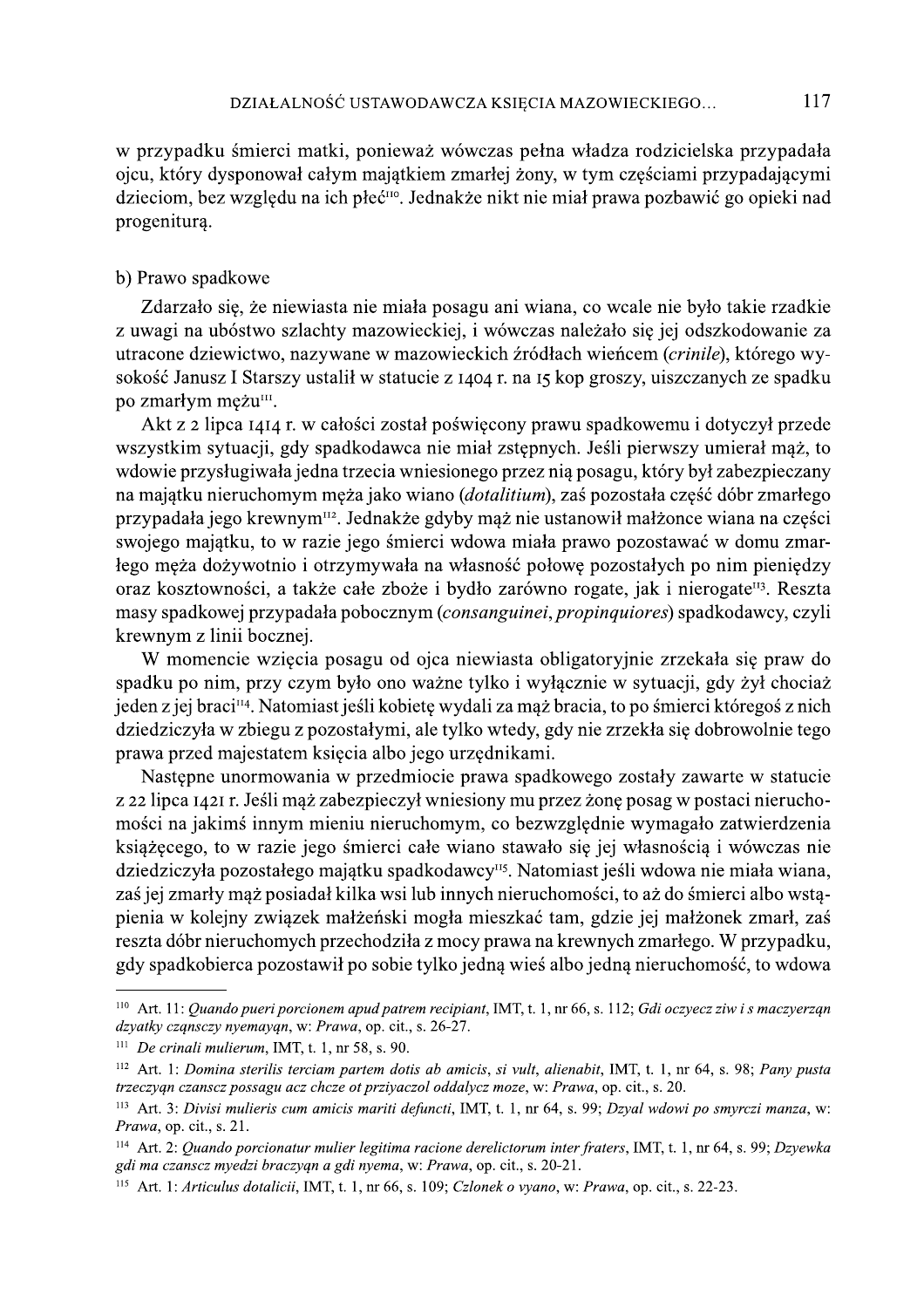dziedziczyła spadek w częściach równych z dziećmi, przy czym dom miał być dzierżony przez matkę. Jeśli spadkobierca nie miał zstępnych, wdowa po nim dziedziczyła w całości te jedna wieś badź nieruchomość.

Jednocześnie bracia mieli prawo skupić od siostry dobra rodowe, które odziedziczyła z mocy prawa<sup>116</sup>. Powyższy skup był przeprowadzany na podstawie szacunku sporządzonego przez przyjąciół obu stron i zawsze musiał być ujszczony pieniędzmi.

#### c) Prawo rzeczowe

Prawo rzeczowe normuje powstanie, treść, zmianę i ustanie prawa własności oraz innych form korzystania z rzeczy (res). W omawianym okresie prawo własności charakteryzowało sie licznymi ograniczeniami w przedmiocie użytkowania i rozporzadzania rzecza na rzecz osób trzecich. Do najważniejszych z nich należało tzw. prawo bliższości (ius propinqu*itatis*), którego najbardziej rozpowszechnioną formą na Mazowszu było prawo retraktu, polegające na możliwości wykupu przez krewnych uprzednio zbytych dóbr rodowych<sup>117</sup>. Termin przedawnienia na wykup przedmiotowych dóbr na mocy prawa bliższości został uregulowany przez Janusza I Starszego w statucie z 20 marca 1390 r. i wynosił trzy lata<sup>n8</sup>. Co ciekawe, zgodnie z aktem z 10 marca 1410 r. nie stosowano prawa bliższości do kontraktów zamiany oraz darowizny<sup>119</sup>.

Do jednych z najważniejszych ograniczeń własności należały regalia, a wśród nich regale bartne, któremu książę warszawski poświęcił niemalże w całości akt z 24 kwietnia 1401 r. Najważniejszym uprawnieniem wynikającym z regale bartnego było prawo pobierania danin miodowych od bartników, którzy w imieniu władcy stosowali regale bartne w dobrach prywatnych<sup>120</sup>. Jednocześnie bartnik miał obowiązek ustanowić poręczyciela na wypadek, gdyby nie był w stanie wywiązać się z nałożonych obowiązków<sup>121</sup>. Jeśli nie ustanowił poręczyciela i nie dostarczył miodu, podlegał karze 50, zaś gdy uporczywie nie wywiązywał się ze swoich powinności, orzekano względem niego podwójną karę 50, ujszczaną na rzecz księcia i jego urzędników oraz powoda<sup>122</sup>. Osoby wywodzące się z ludu prostego, biorące w obronę bartnika, który nie wywiązał się z nałożonych obowiązków i został za to skazany na karę 50, również podlegały niniejszej karze<sup>123</sup>.

<sup>&</sup>lt;sup>116</sup> Art. 2: *Exemcio bonorum hereditariorum a sororibus*, IMT, t. 1, nr 66, s. 110; *O skupyenyu gymyenya ot syostr*, w: Prawa, op. cit., s. 23.

<sup>&</sup>lt;sup>117</sup> Z. Rymaszewski, Prawo bliższości krewnych w polskim prawie ziemskim do końca XV wieku, Wrocław-Warszawa-Kraków 1970, s. 134.

<sup>&</sup>lt;sup>118</sup> Art. 7: Agens pro hereditate infra triennium agat, art. 8: Hereditatis vendicio redimatur pre propinquos, IMT, t. 1, nr 40, s. 59; Ktho o dzyedzyną czinycz ma we trzi lyata ma zalowaacz, Przedanye dzyedzyni ma bicz okupyono przes blysche ve trzi lata, w: Prawa, op. cit., s. 10.

 $119$  De commutatione perpetua bonorum immobilium, IP, s. 429.

<sup>&</sup>lt;sup>120</sup> Art. 1: Modus resignacionis mellificiorum, IMT, t. 1, nr 55, s. 84; Obyczay wsdawanya barczy, w: Prawa, op. cit., s. 11.

 $121$  Art. 2: Resignas mellificia caucionem imponat, IMT, t. 1, nr 55, s. 84; Wsdawayanczi barcz ma postawicz rankovemstwo, w: Prawa, op. cit., s. 12.

<sup>&</sup>lt;sup>122</sup> Art. 3: Diffugium rectoris mellificiorum non resignantis, IMT, t. 1, nr 55, s. 85; Gdi barthnyk vczyecze barczi nye wsadw etc, w: Prawa, op. cit., s. 12-13.

 $123$  Art. 4: De repulsa insecutorum per kmethones, IMT, t. 1, nr 55, s. 85; Gdi kmyeczye albo myesczanye bronyan barthnyka, w: Prawa, op. cit., s. 13.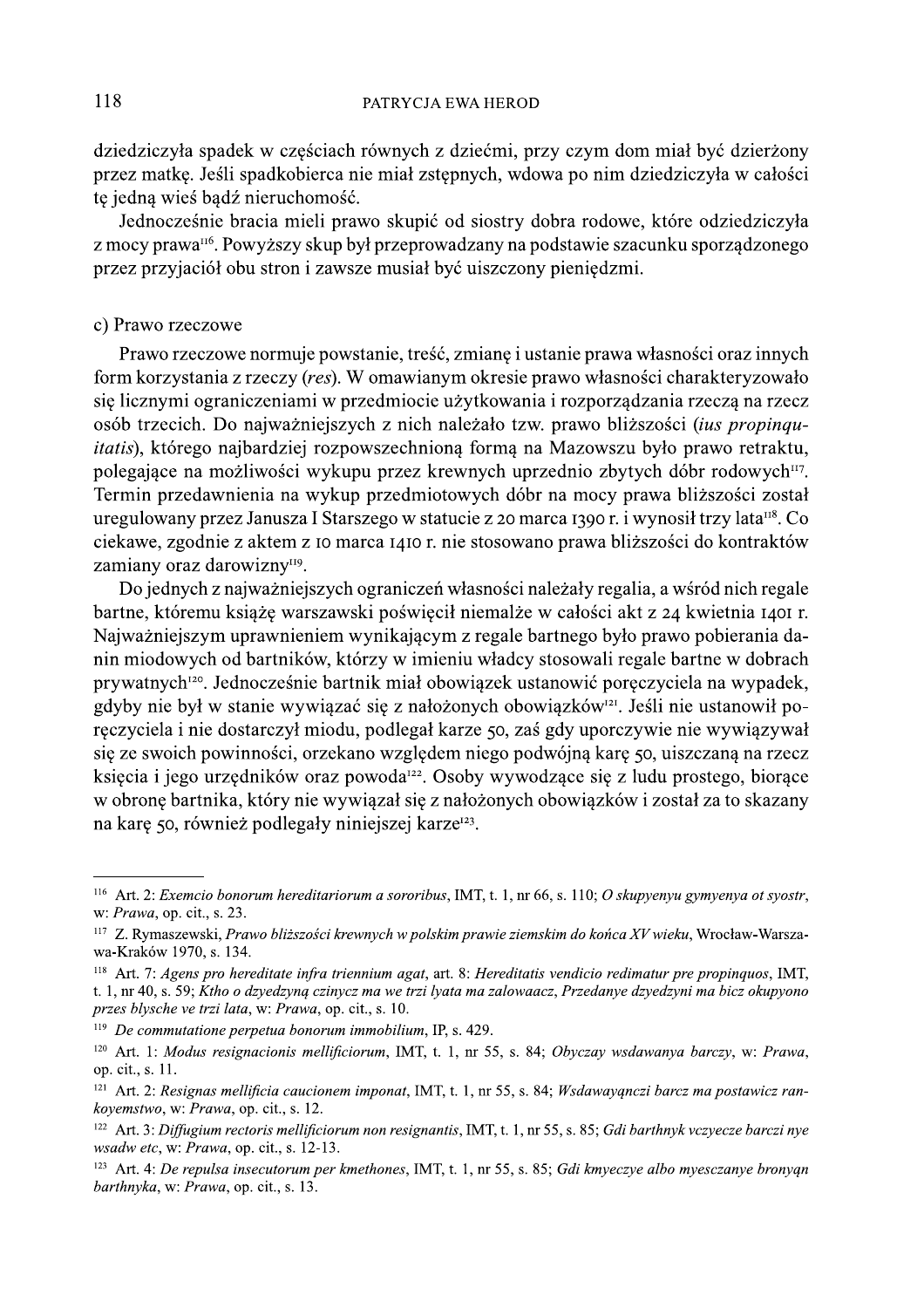DZIAŁALNOŚĆ USTAWODAWCZA KSIĘCIA MAZOWIECKIEGO... [119<br>
Slatut z 24 kwietnia 1401 r. ustanawiał również prawo zastawu (*pignus*), który był prawem<br>
przysługującym wierzycielowi na rzeczy cudzej, ustanawianym w celu uzyska DZIAL ALNOŚĆ USTAWODAWCZA KSIĘCIA MAZOWIECKIEGO... 119<br>
Słatu z 44 kwietnia 140f t. ustanawiał również prawo zastawu (*pigmar*), który był prawen<br>
przysięująnym wierzycielkości najczęściej pożyczki, przy czym niniejszy a

wypas czyjegoś bydła, to mógł je zająć, zaś właściciel zwierząt, aby je odzyskać, musiał<br>dokonać swoistego wykupienia, płacąc za jednego konia półgrosza, a za cztery owce, kozy,<br>świnie i gęsi po jednym groszu.<br>d) Zobowiąza W prawie mazowieckim duże zastosowanie miała rękojmia (poręczenie), która stanowiła<br>zabezpieczenie przy okazji zawierania wszelakich umów. Do początku XV w. poręczyciel<br>był zwalniany z dałszego dawania rękojmi, jesti dłuż Kore diafrigo diafrigo mentro politico permutatio, permutatio),<br>
Majstarszą formery rehomej lub nieruchomej w zamian za zobowiązanie się do przeniesienia<br>
własności imej rzeczy. Akt z 10 marca 1410 r. stanowił, że jeśli va

odownenii nadadce, który mogł być uszczony zarowno w postaci piemęczy, jak i mnych orzezy<sup>327</sup>.<br>
Natomiast statut z 1412 r. zniósł drakoński zwyczaj, na mocy którego sądy skazywały<br>
dłużników niespełniających w terminie św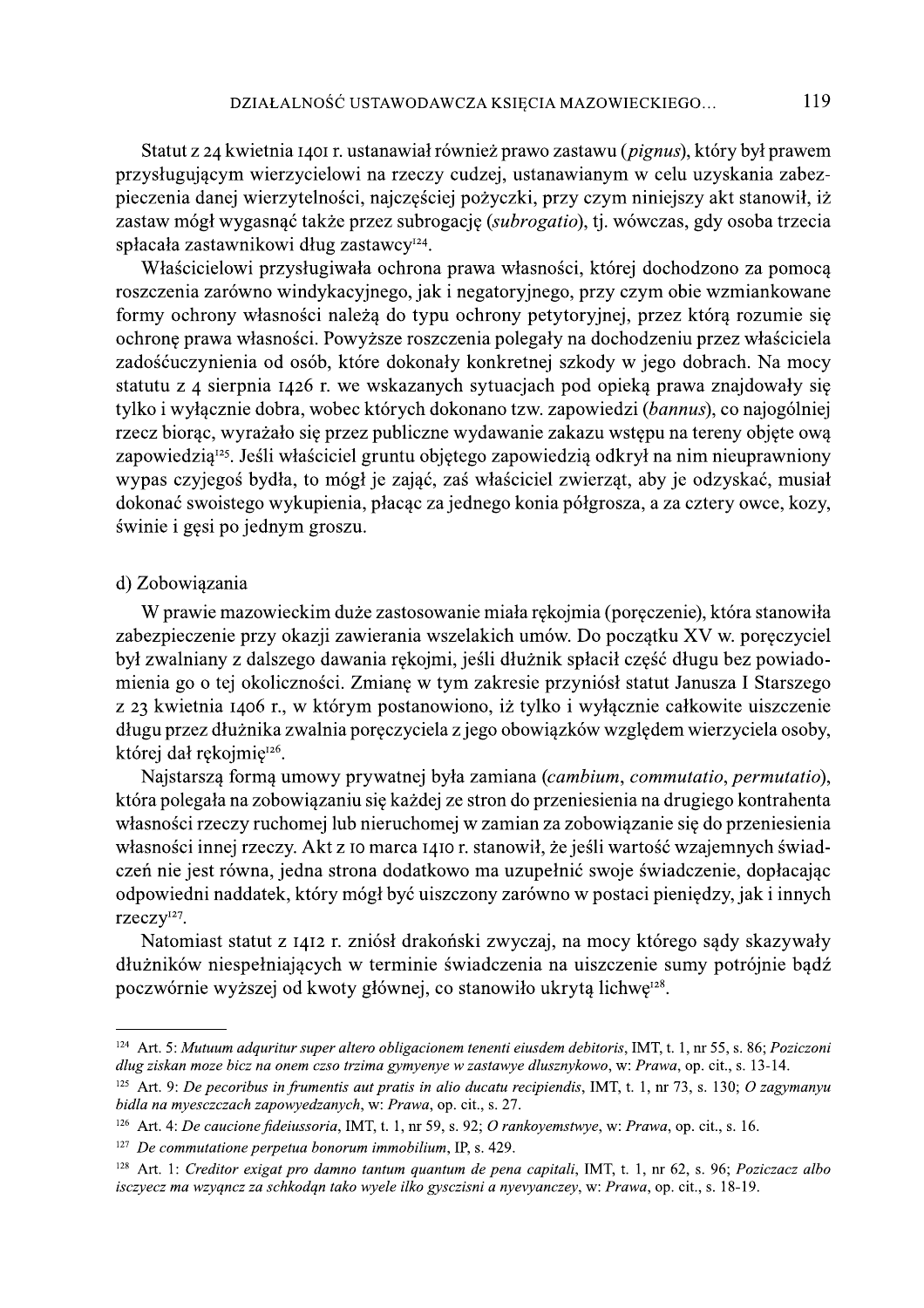Jednocześnie Janusz I Starszy aktem z 22 lipca 1421 r. wprowadził dziesięcioletnie przedawnienie w odniesieniu do dochodzenia wszelkich roszczeń w zakresie pożyczki prywatnej, która nie została wpisana do miejscowo właściwej księgi ziemskiej ani potwierdzona aktem książęcym<sup>129</sup>.

#### e) Prawo wychodu i rękojemstwo kmieci

Wolność wychodu kmieci polegała na wolności przejścia z dóbr jednego pana do dóbr drugiego, ale pod określonymi warunkami. Dla stosunków społeczno-gospodarczych wydatne znaczenie miało rękojemstwo kmieci, albowiem prawo wychodu było obwarowane wieloma ograniczeniami, zaś pan, który pragnął ściągnąć chłopa do swoich dóbr, występował jako rekojmia wobec dotychczasowego pana, poręczając wykonanie w określonym terminie wszystkich zobowiązań<sup>130</sup>.

Książę warszawski problematykę wychodu kmieci podjął w swojej działalności ustawodawczej w pięciu statutach, a mianowicie w aktach promulgowanych: 25 lipca 1389 r., 9 kwietnia 1391 r., 4 lipca 1407 r., 22 lipca 1421 r. oraz 4 sierpnia 1426 r.

Odchodzący w nieprzypisanym przez prawo czasie chłop miał obowiązek zostawić dom oraz ogrodzenie w dobrym stanie, a także ujścić na rzecz pana konkretną kwotę, przy czym wardężynowie (zagrodnicy) płacili 15 groszy, zaś ratajowie trzy grzywny<sup>131</sup>. Następnie nałożono na kmiecia obowiązek uprzedniego obrobienia i obsiania użytkowanego łanu<sup>132</sup>. Jednocześnie odchodzący chłop musiał zwrócić zapomogę i ewentualne długi panu, ale tylko do wysokości prawem przepisanej<sup>133</sup>. Jeżeli kmieć odchodził w czasie właściwym, tj. w terminie powszechnie przyjętym, zobligowany był tylko do zapłacenia rocznego czynszu, zwanego "siedziane", zaś gdy korzystał z prawa wychodu w innym czasie, dodatkowo musiał zapewnić na swoje miejsce równie dobrego zastepce albo ujścić tzw. wstane w wysokości jednej kopy groszy<sup>134</sup>. W księstwie Janusza I Starszego termin wychodu był ustalony na dzień św. Marcina (II listopada), przy czym termin wypowiedzenia wynosił dwa tygodnie<sup>135</sup>. Każdy chłop, który uczynił zadość powyższym wymaganiom, mógł udać się z całym swoim majątkiem, gdzie tylko zapragnął, nawet do innego księstwa<sup>136</sup>. W przeciwnym razie tracił

<sup>&</sup>lt;sup>129</sup> Art. 9: Agens pro mutuo infra X annos inchoet, IMT, t. 1, nr 66, s. 112; Dlug nye zapyssani dawnosczyąn dzyessyanczy lyath bandzye prozen, w: Prawa, op. cit., s. 26.

<sup>&</sup>lt;sup>130</sup> J. Bardach, op. cit., s. 510.

<sup>131</sup> Statut z 9 IV 1391 r., De ortulanis, IMT, t. 1, nr 40, s. 60; Vyna za vardansnya, Rathay, w: Prawa, op. cit., s. 10. <sup>132</sup> Statut z 22 VII 1421 r., art. 5: De mutacione loci kmethonis, IMT, t. 1, nr 66, s. 110; Gdi ogrodnyk cowal carczmarzs albo gynschi rzemyeslnyk ot pana chcze viycyz, w: Prawa, op. cit., s. 24.

<sup>&</sup>lt;sup>133</sup> Statut z 4 VII 1407 r., art. 1: Kmethones iuvamen et alia iura solvent, IMT, t. 1, nr 60, s. 93; O pomoczi kmyeczey, w: Prawa, op. cit., s. 16.

<sup>&</sup>lt;sup>134</sup> Statut z 25 VII 1389 r., art. 1: *De kmethonibus, mansis non locatis recedentibus*, IMT, t. 1, nr 37, s. 54-55; O kmyeczyech czso nye zassadzywschi wlok idan precz, w: Prawa, op. cit., s. 7; statut z 22 VII 1421 r., art. 5: De mutacione loci kmethonis, IMT, t. 1, nr 66, s. 110; Gdi ogrodnyk cowal carczmarzs albo gynschi rzemyeslnyk ot pana chcze viycyz, w: Prawa, op. cit., s. 24.

<sup>&</sup>lt;sup>135</sup> Statut z 22 VII 1421 r., art. 5: De mutacione loci kmethonis, IMT, t. 1, nr 66, s. 110; Gdi ogrodnyk cowal carczmarzs albo gynschi rzemyeslnyk ot pana chcze viycyz, w: Prawa, op. cit., s. 24.

 $136$  Statut z 4 VIII 1426 r., art. 13: *Ouando kmetho In alterius partis ducatus tempore debito, iuribus omnibus exo*lutis, recesserit, mittatur libere cum omnibus bonis suis, IMT, t. 1, nr 73, s. 132;  $\overline{O}$  them gdi kmyecz vinydzye w czas ot pana, w: Prawa, op. cit., s. 28.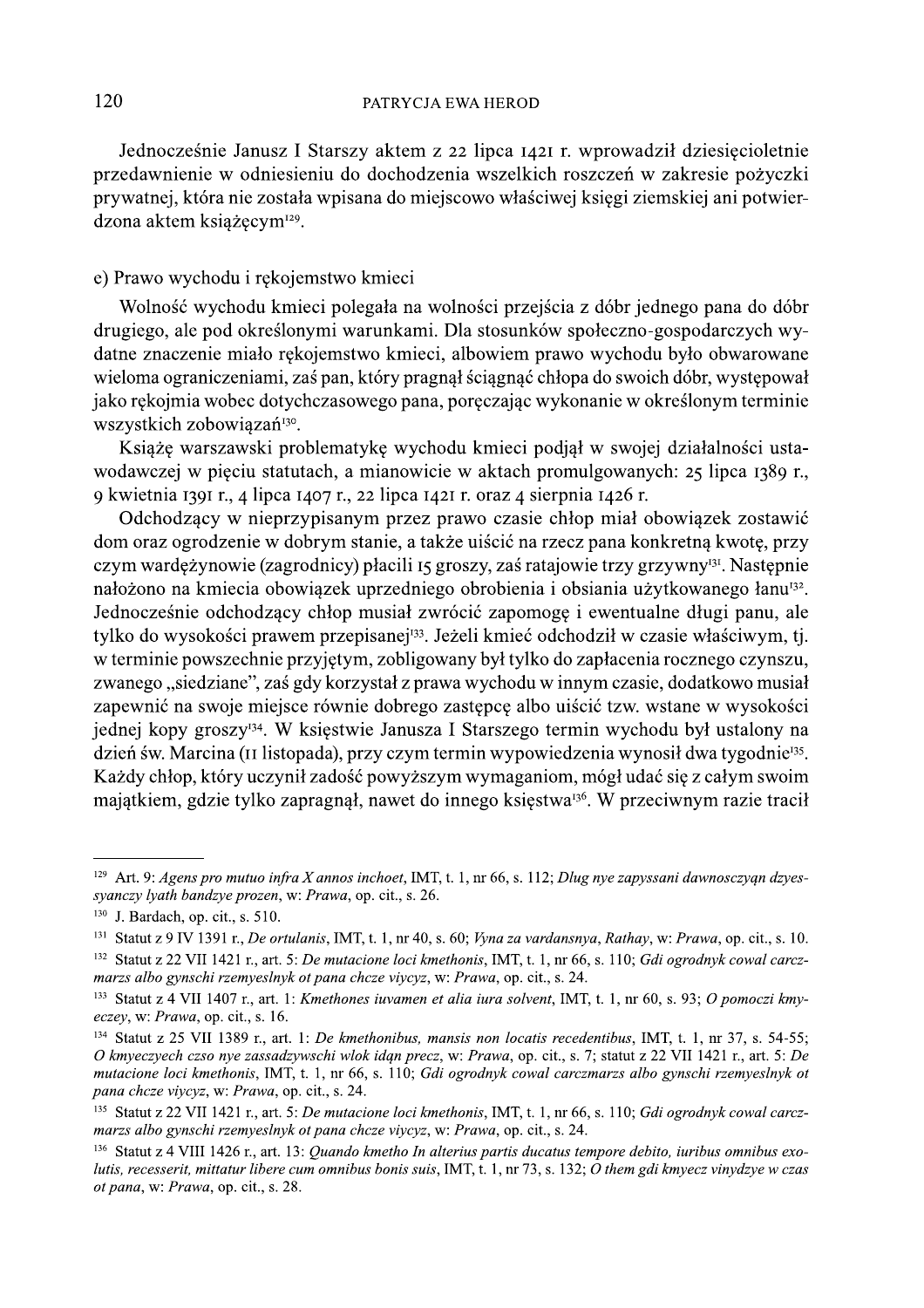na rzecz pana całe mienie, które zostawił i musiał się liczyć z tym, że będzie poszukiwany oraz zmuszony do powrotu.

Poczawszy od XV w. na Mazowszu rozpowszechnił się zwyczaj reczenia za kmieci przez szlachtę, co polegało na tym, że chłop, który chciał opuścić dotychczasowego pana i nie był w stanie uczynić zadość wszystkim obowiązkom nałożonym na niego przez prawo ziemskie, musiał przedstawić panu poręczyciela, który dawał rękojmię, że w ciągu jednego roku wszystkie zaległe obowiązki zostaną wykonane<sup>137</sup>. W sytuacji, gdy chłop nie wywiązał się w ciągu roku z zaległych powinności, to panu przysługiwał do poręczyciela regres, który przedawniał się po upływie roku.

#### Postępek sądowy

W omawianym okresie postępkiem sądowym (processus iudiciarius) określano postępowanie sądowe. Janusz I Starszy w toku swojej działalności ustawodawczej wielokrotnie powracał do regulacji prawa procesowego, które miały ułatwić poddanym dochodzenie przed sądami ich praw, a także usprawnić przewód sądowy. Jednak przeważająca liczba przepisów natury procesowej regulowała tylko i wyłącznie postępowanie dowodowe z przysięgi strony albo świadków.

Przysięga (iuramentum) strony była bardzo często stosowana podczas mazowieckiego przewodu sądowego, przy czym powód (pokrzywdzony) składał przysięgę, zaś pozwany (oskarżony) odprzysiężenie. Na mocy statutu z 26 listopada 1397 r., osoba oskarżona po raz pierwszy, względnie drugi, o drobną kradzież siana z łąki miała prawo do odprzysiężenia się od zarzucanego jej czynu, ale już w przypadku trzeciego oskarżenia pozwany musiał złożyć przysięgę wraz z dwoma świadkami pod groźbą skazania na karę 50, uiszczanej na rzecz księcia, oraz kary 15<sup>138</sup>, stanowiącej zadośćuczynienie dla pokrzywdzonego<sup>139</sup>. Również pożyczka prywatna, która nie została wpisana do miejscowo właściwej księgi ziemskiej, mogła być odprzysięgnięta przez dłużnika w każdym czasie<sup>140</sup>. Natomiast akt z 10 marca 1410 r. statuował zasadę, że powodowi przysługiwała przysięga co do wysokości dochodzonej sumy, jeżeli na mocy innych dowodów wykazano, iż należy mu się zapłata od pozwanego, chociaż nie udało się ustalić jednoznacznie w jakim wymiarze<sup>141</sup>.

Świadkowie (testes) stanowili powszechny dowód w sprawach, gdzie użycie innych środków dowodowych, w szczególności piśmiennych, było niemożliwe<sup>142</sup>. Najczęściej świadkowie byli dopuszczani do składania przysięgi w sprawach karnych. Liczba świadków była ściśle oznaczona przez prawo (tzw. pełni świadkowie), a jej niezachowanie unieważniało

<sup>137</sup> Statut z 25 VII 1389 r., art. 2: De kmethone propter iniuriam recedente, IMT, t. 1, nr 37, s. 55; O kmyeczyu prze czywdąn precz gydanczem, w: Prawa, op. cit., s. 7.

<sup>&</sup>lt;sup>138</sup> Ninieisza kara, wbrew nazwie, liczyła 30 groszy. [Zwód mazowiecki II, art. 29: De valore poenarum iudicialium, IMT, t. 3, zwód II, s. 151]

<sup>&</sup>lt;sup>139</sup> Art. 1: Depascens prata violenter penam L luet, art. 2: De furto ponderis graminum, IMT, t. 1, nr 48, s. 71; O kradzyezu brzemyenya trawi, O themze, w: Prawa, op. cit., s. 11.

<sup>&</sup>lt;sup>140</sup> Statut z 22 VII 1421 r., art. 3: Respondens pro debito iuramento se iustificabit, IMT, t. 1, nr 66, s. 110; Na kogo zaluyąn o dlug nyezapyssani ma sygn oczisczicz przissyangan podlug obiczayu zyemye, w: Prawa, op. cit., s. 23.

<sup>&</sup>lt;sup>141</sup> Art. 3: Actor iurabit super summa rerum, quas adquirit, IMT, t. 1, nr 61, s. 95; Isczyecz ma przissyancz na summa ktorey w prawye zisczee, w: Prawa, op. cit., s. 18.

<sup>&</sup>lt;sup>142</sup> Statut z 22 VII 1421 r., art. 3: Respondens pro debito iuramento se iustificabit, IMT, t. 1, nr 66, s. 110; Na kogo zaluvan o dlug nyezapyssani ma syan oczisczicz przissyangan podlug obiczayu zyemye, w: Prawa, op. cit., s. 23.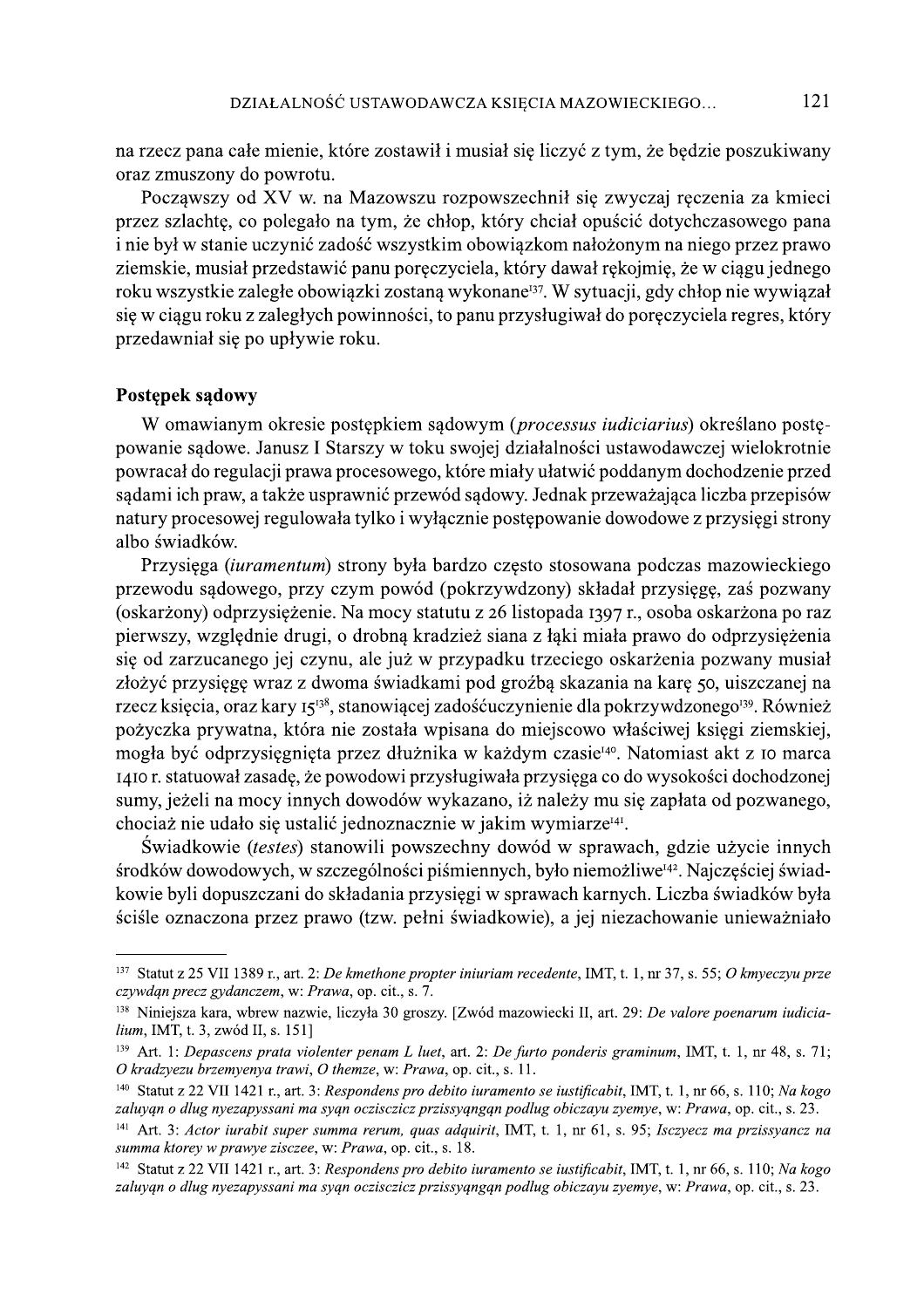cały dowód, przy czym za jednego ze świadków uznawano także samą stronę. Zasadniczo prawo mazowieckie uznawało dowód ze świadków za ważny, jeśli stawali w sześć osób. Statut z 23 kwietnia 1406 r. ukonstytuował zasade, że potwierdzenie przed sądem przeniesienia prawa własności na rzeczy nieruchome wymagało przysięgi sześciu świadków, zaś w przypadku ruchomości wystarczała przysięga pozwanego<sup>143</sup>.

Przysięgający musiał wykonać ustalone zwyczajowo gesty i wypowiedzieć rotę przepisaną przez sąd dla danej sprawy zgodną z treścią pozwu, która zawierała krótkie oświadczenie w przedmiocie zawisłej przed wymiarem sprawiedliwości sprawie. Na mocy statutu z 10 marca 1410 r., przysięgający musiał położyć palce na krzyżu w miejscu wskazanym przez woźnego, aby uniknąć "potknięcia się w przysiędze"<sup>144</sup>. Natomiast akt z 25 lipca 1389 r. zniósł zwyczaj zabierania płaszcza potykającemu się<sup>145</sup>.

Początkowo każda rota przysięgi musiała zostać wypowiedziana przez woźnego trzykrotnie, a przysięgający za każdym razem musiał ją bezbłędnie powtórzyć. Akt z 23 kwietnia 1406 r. w sprawach przekraczających wysokość 20 kop groszy nadal honorował tylko i wyłącznie trzykrotną przysięgę, zaś w sprawach nieprzekraczających wskazanej kwoty respektował pojedyncze powtórzenie roty<sup>146</sup>.

Mazowiecki postępek sądowy był inicjowany przez skargę powoda, zwaną żałobą, wniesioną przed właściwego sędziego. Po wysłuchaniu skargi sędzia nakazywał pokrzywdzonemu wniesienie pozwu (citacio), który był formalnym wezwaniem strony na rozprawę do sądu. W trakcie XIV w. pozew ustny został całkowicie wyparty przez pozew pisemny, który zgodnie ze statutem z 25 lipca 1389 r. był sporządzany na żądanie strony przez pisarza ziemskiego. Za te czynność przysługiwała mu opłata w wysokości nie wyższej niż osiem groszy, zaś za jego odczytanie w sądzie pisarz mógł pobrać nie więcej niż dwa grosze<sup>147</sup>. Na mocy aktu z 4 sierpnia 1426 r. pozew doręczał woźny, dokonujący tego w stałym miejscu zamieszkania pozwanego, a gdy przedmiotem sporu była nieruchomość, to w dobrach, o które sprawa miała się toczyć<sup>148</sup>.

#### Przywilej ziemski z 21 czerwca 1414 r.

Przywileje ziemskie rozciągały się na część państwa, obejmując jedną lub kilka ziem. Z uwagi na to, że stanowiły ogólne źródło prawa były podobne do statutów, ale różniło je to, że w przywilejąch ziemskich książę zrzekał się pewnych swoich prerogatyw na rzecz poddanych, czego w statutach nigdy nie czynił. Przywileje ziemskie na Mazowszu stanowiły rzadkość i do czasów obecnych dochowało się ich zaledwie II. Najstarszym znanym przywilejem

 $143$  Art. 3: Forme iuramenti exposite pro debitis, IMT, t. 1, nr 59, s. 92; O summa vyanczschan nyzli dwadzyesczya kop ma bicz roczono trzikrocz, w: Prawa, op. cit., s. 15-16.

<sup>&</sup>lt;sup>144</sup> Art. 3: Actor iurabit super summa rerum, quas adquirit, IMT, t. 1, nr 61, s. 95; Isczyecz ma przissyancz na summa ktorey w prawye zisczee, w: Prawa, op. cit., s. 18.

<sup>&</sup>lt;sup>145</sup> Art. 5: Indultum deposicionis palliorum, IMT, t. 1. nr 37, s. 55-56; Otpusczenye seymowanya plasczow v przyssyangy, w: Prawa, op. cit., s. 8.

<sup>&</sup>lt;sup>146</sup> Art. 3: Forme iuramenti exposite pro debitis, IMT, t. 1, nr 59, s. 92; O summa vyanczschan nyzli dwadzyesczya kop ma bicz roczono trzikrocz, w: Prawa, op. cit., s. 15-16.

<sup>&</sup>lt;sup>147</sup> Art. 7: Merces notariorum a litteris iudicialibus, IMT, t. 1, nr 37, s. 56; Czso pyssarze bracz mayan od sandowego lystha, w: Prawa, op. cit., s. 8.

<sup>&</sup>lt;sup>148</sup> Art. 2: Indigene utriusque ducatus non debent citari aut arestari in via, nisi ubi resident domestica mansione, excepta recenti violencia, IMT, t. 1, nr 73, s. 129.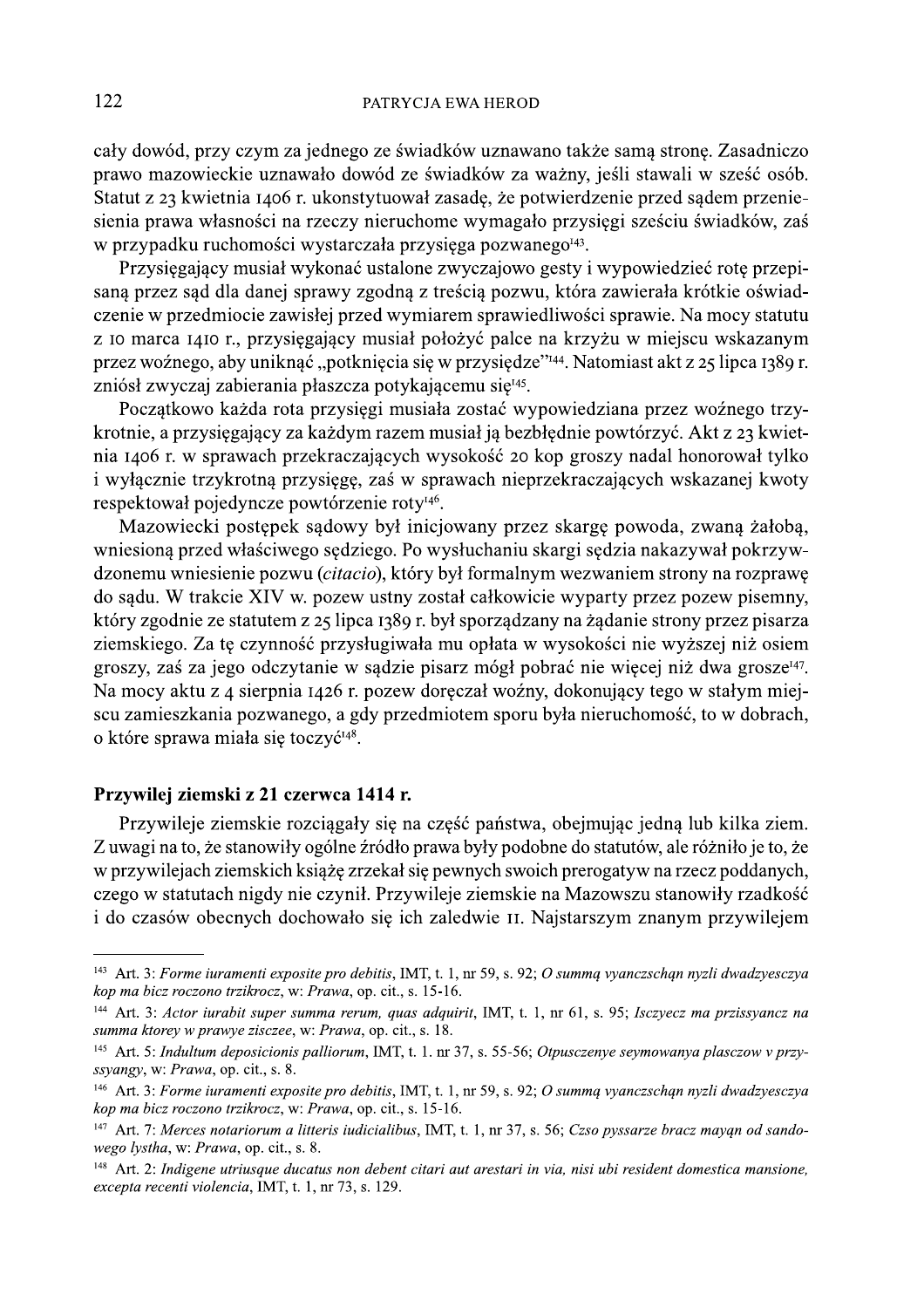ziemskim z terenów mazowieckich jest akt z 21 czerwca 1414 r. wydany w Nowym Mieście przez Janusza I Starszego dla szlachty ziem czerskiej i warszawskiej<sup>149</sup>.

W pierwszym mazowieckim przywileju ziemskim książę warszawski zezwolił szlachcie ziem czerskiej i warszawskiej na zawieranie ugody już po wniesieniu pozwu, ale jeszcze przed rozpoczęciem przewodu sądowego, co zostało uwarunkowane od uiszczenia stosownej kary sądowej w wysokości podwójnej kary sześciu grzywien, co łącznie stanowiło 15 groszy<sup>150</sup>. Wzmiankowana kara na tym etapie nie została opatrzona żadną nazwą i dopiero książę Bolesław IV w przywileju ziemskim z 14 czerwca 1448 r. określił ją jako "jednane". rozszerzając możliwość pogodzenia się przed rozprawą na całe swoje władztwo<sup>151</sup>.

W omawianym okresie na Mazowszu wyróżniano podatki zwyczajne, na które składały się świadczenia stałe i okolicznościowe, oraz nadzwyczajne, polegające na obowiązku świadczenia podatku w pewnych określonych okolicznościach, a mianowicie: małżeństwa księcia i jego dzieci, wykupu z niewoli monarchy i jego synów, wykupu zastawionej ziemi oraz kupna nowej. Aktem z 21 czerwca 1414 r. Janusz I Starszy ustabilizował wysokość "swadziebnego", czyli podatku pobieranego w razie małżeństwa księcia oraz jego dzieci, ustalając jego wysokość na 12 groszy praskich z włóki osiadłej. Stabilizacja wysokości podatku pobieranego w razie małżeństwa księcia i jego dzieci miała bardzo duże znaczenie dla poddanych, albowiem był to najczęściej nakładany podatek nadzwyczajny. Podkreślenia również wymaga, iż w niniejszej wysokości świadczono powyższy podatek na całym książęcym Mazowszu aż do 1526 r.

## Podsumowanie

Wszystkie akty promulgowane przez Janusza I Starszego, zostały wydane w latach 1387-1426. Naistarszy z Siemowitowiców ogłosił 14 statutów, w tym jeden z bratankami, oraz jeden przywilej ziemski. Żaden z książąt mazowieckich nie miał tak bogatego dorobku ustawodawczego, który przekładał się także na aspekt jakościowy. Statuty Janusza I Starszego w przeważającej mierze liczą wiele artykułów, odznaczają się starannością redakcji oraz różnorodnością poruszanych zagadnień prawnych, co implikuje wniosek, iż księciu warszawskiemu w sposób wybitny zależało na uporządkowaniu i zunifikowaniu systemu prawnego w swoim władztwie.

Ponad jedna trzecia wszystkich uregulowań została poświęcona prawu karnemu, zaś na drugim miejscu znalazło się *ex aequo* prawo spadkowe oraz, co ciekawe, prawo wychodu wraz z rękojemstwem kmieci. Oznacza to, iż powyższe gałęzie prawa najbardziej interesowały poddanych Janusza I Starszego, który wychodził naprzeciw zarówno potrzebom podległej mu ludności, jak i zmieniającym się stosunkom społecznym. Najmniejsza liczba przepisów obejmowała normy w przedmiocie małżeństwa i rodziny, na której czele niezmienne stał maż, zaś żona oraz dzieci były zobowiązane wobec niego do posłuszeństwa i szacunku.

<sup>&</sup>lt;sup>149</sup> IMT, t. 1, nr 63, s. 96-98; Por. KDKM, nr 151, s. 157-158; Pierwszym znanym przywilejem ziemskim z terenów polskich jest akt wydany przez księcia Władysława Laskonogiego w 1228 r. w Cieni dla dzielnicy krakowskiej.

<sup>&</sup>quot;[...] pro quolibet actu citacionis in se magnas sive parvas penas panczdzesand predictas continente duas penas sex marcarum szeszcz grziwen dictas quindecim grossos in se continents dent et persolvant [...]". [IMT, t. 1, nr 63, s. 97].

 $^{151}$  ....] penas integras vednane dicta in duabus seprimanis immediate sequendis iudicio sub penis in terra currentibus et consuetis solvent et pagabunt [...]". [IMT, t. 1, nr 95, s. 169].